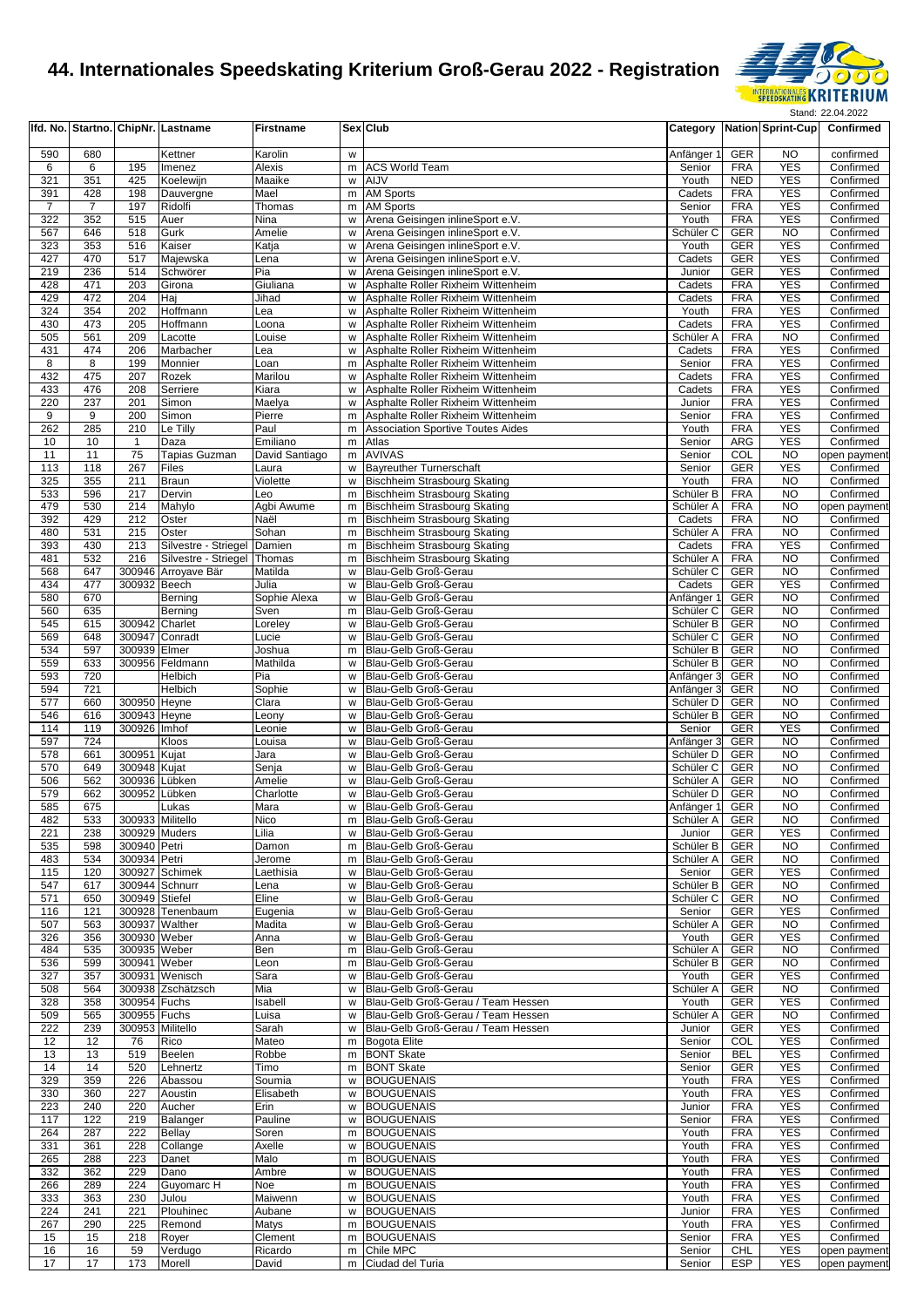

|            |            |                | Ifd. No. Startno. ChipNr. Lastname           | <b>Firstname</b>           |        | <b>Sex Club</b>                                                              |                          |                          | <b>Category Nation Sprint-Cup</b> | Confirmed              |
|------------|------------|----------------|----------------------------------------------|----------------------------|--------|------------------------------------------------------------------------------|--------------------------|--------------------------|-----------------------------------|------------------------|
| 181        | 192        | 174            | Jimenez Querencia Alejandro                  |                            | m      | Club Patin Velocidad Rivas                                                   | Junior                   | <b>ESP</b>               | <b>YES</b>                        | Confirmed              |
| 182        | 193        | 175            | Moran                                        | Ignacio                    | m      | Club Patin Velocidad Rivas                                                   | Junior                   | <b>ESP</b>               | <b>YES</b>                        | Confirmed              |
| 183        | 194        | 176            | Rezzonico Blanco Alexander                   |                            | m      | <b>CLUB PATIN VELOCIDAD RIVAS</b>                                            | Junior                   | <b>ESP</b>               | <b>YES</b>                        | Confirmed              |
| 18         | 18         | 502            | Figueiredo                                   | Pedro                      | m      | Club Sport Maritimo                                                          | Senior                   | <b>POR</b>               | <b>YES</b>                        | Confirmed              |
| 334        | 364        | 504            | Henriques                                    | Francisca                  | W      | Club Sport Maritimo                                                          | Youth                    | <b>POR</b>               | <b>YES</b>                        | Confirmed              |
| 335        | 365        | 505            | Ladeira                                      | Leonor                     | W      | Club Sport Maritimo                                                          | Youth                    | <b>POR</b>               | <b>YES</b>                        | Confirmed              |
| 268        | 291        | 503            | Vieira                                       | Martim                     | m      | Club Sport Maritimo                                                          | Youth                    | <b>POR</b>               | <b>YES</b>                        | Confirmed              |
| 184        | 195        | 64             | Caneleo                                      | Lucas                      | m      | Colo Colo                                                                    | Junior                   | <b>CHL</b>               | <b>YES</b><br><b>YES</b>          | Confirmed              |
| 118<br>19  | 123<br>19  | 62<br>60       | Carreno Miranda<br>Diaz                      | Camila Monserrat<br>Fabian | W<br>m | Colo Colo<br>Colo Colo                                                       | Senior<br>Senior         | <b>CHL</b><br><b>CHL</b> | <b>YES</b>                        | Confirmed<br>Confirmed |
| 20         | 20         | 61             | <b>Morales Parra</b>                         | Jeremias Anto              | m      | Colo Colo                                                                    | Senior                   | CHL                      | <b>YES</b>                        | Confirmed              |
| 336        | 366        | 65             | Pasten Le-fort                               | Catalina                   | W      | Colo Colo                                                                    | Youth                    | <b>CHL</b>               | <b>YES</b>                        | Confirmed              |
| 119        | 124        | 63             | Perez                                        | Romina                     | W      | Colo Colo                                                                    | Senior                   | <b>CHL</b>               | <b>YES</b>                        | Confirmed              |
| 21         | 21         | 498            | Ramirez                                      | Alexander                  |        | m Coyote Inline                                                              | Senior                   | PER                      | <b>YES</b>                        | Confirmed              |
| 22         | 22         | 500            | Sepulveda                                    | Sebastian                  |        | m Coyote Inline                                                              | Senior                   | <b>PER</b>               | <b>YES</b>                        | Confirmed              |
| 225        | 242        | 180            | Llop                                         | Hannah                     | w      | <b>CPV EL PRAT</b>                                                           | Junior                   | <b>ESP</b>               | <b>YES</b>                        | open payment           |
| 120        | 125        | 178            | <b>Martinez Martin</b>                       | Noelia                     |        | w CPV EL PRAT                                                                | Senior                   | <b>ESP</b>               | <b>YES</b>                        | Confirmed              |
| 121<br>23  | 126<br>23  | 179<br>177     | Modernell Sanchez Ariadna<br>Sanchez Piquero | Daniel                     | W<br>m | <b>CPV EL PRAT</b><br><b>CPV EL PRAT</b>                                     | Senior<br>Senior         | <b>ESP</b><br><b>ESP</b> | <b>YES</b><br><b>YES</b>          | Confirmed<br>Confirmed |
| 510        | 566        | 427            | Steegstra                                    | Marin                      | W      | De IJsster                                                                   | Schüler A                | <b>NED</b>               | <b>NO</b>                         | Confirmed              |
| 548        | 618        | 428            | Stojanovski                                  | Tirza                      | W      | De IJsster                                                                   | Schüler B                | <b>NED</b>               | <b>NO</b>                         | Confirmed              |
| 586        | 676        |                | Choohan                                      | Arjun                      | m      | Dom Skater Fulda e.V.                                                        | Anfänger 1               | <b>GER</b>               | N <sub>O</sub>                    | Confirmed              |
| 537        | 600        | 271            | Dobrialska                                   | Lukas                      |        | m Dom Skater Fulda e.V.                                                      | Schüler B                | GER                      | N <sub>O</sub>                    | Confirmed              |
| 485        | 536        | 268            | Engelhardt                                   | Damian                     |        | m Dom Skater Fulda e.V.                                                      | Schüler A                | <b>GER</b>               | N <sub>O</sub>                    | Confirmed              |
| 511        | 567        | 269            | Engelhardt                                   | Maya                       | W      | Dom Skater Fulda e.V.                                                        | Schüler A                | GER                      | <b>NO</b>                         | Confirmed              |
| 587        | 677        |                | Fallier                                      | Greta                      | W      | Dom Skater Fulda e.V.                                                        | Anfänger 1               | <b>GER</b>               | <b>NO</b>                         | Confirmed              |
| 575        | 654        | 274            | Fallier                                      | Paul                       | m      | Dom Skater Fulda e.V.                                                        | Schüler D                | <b>GER</b>               | N <sub>O</sub>                    | Confirmed              |
| 581        | 671        |                | Müller                                       | Leonie                     | W      | Dom Skater Fulda e.V.                                                        | Anfänger 1               | GER                      | N <sub>O</sub>                    | Confirmed              |
| 561        | 636<br>678 | 273            | Rupp                                         | Lenny                      |        | m Dom Skater Fulda e.V.<br>Dom Skater Fulda e.V.                             | Schüler C                | <b>GER</b><br>GER        | N <sub>O</sub><br><b>NO</b>       | Confirmed              |
| 588<br>589 | 679        |                | Salhi<br>Schreiber                           | Camil<br>Oliver            | m<br>m | Dom Skater Fulda e.V.                                                        | Anfänger 1<br>Anfänger 1 | <b>GER</b>               | <b>NO</b>                         | Confirmed<br>Confirmed |
| 595        | 722        |                | Sippel                                       | Emily                      | W      | Dom Skater Fulda e.V.                                                        | Anfänger 3               | <b>GER</b>               | N <sub>O</sub>                    | Confirmed              |
| 512        | 568        | 270            | Vey                                          | Romy                       | w      | Dom Skater Fulda e.V.                                                        | Schüler A                | <b>GER</b>               | <b>NO</b>                         | Confirmed              |
| 549        | 619        | 272            | Wilms                                        | Felia                      | W      | Dom Skater Fulda e.V.                                                        | Schüler B                | GER                      | N <sub>O</sub>                    | Confirmed              |
| 24         | 24         | 429            | Kwant                                        | Remon                      |        | m DoubleFF                                                                   | Senior                   | <b>NED</b>               | <b>YES</b>                        | Confirmed              |
| 25         | 25         | $\overline{2}$ | Stogdale                                     | Harry                      | m      | Eltham Speed Skaterz Australia                                               | Senior                   | <b>AUS</b>               | <b>YES</b>                        | Confirmed              |
| 122        | 127        | 521            | Fraboulet                                    | Manon                      | W      | <b>EOSKATES World Team</b>                                                   | Senior                   | <b>FRA</b>               | <b>YES</b>                        | Confirmed              |
| 26         | 26         | 77             | Fonseca                                      | Miguel                     |        | m Equipo bogota                                                              | Senior                   | COL                      | <b>YES</b>                        | open payment           |
| 226        | 243        | 276            | Anton                                        | Jule Justine               | W      | <b>ERSG Darmstadt</b>                                                        | Junior                   | <b>GER</b>               | <b>NO</b>                         | Confirmed              |
| 269        | 292        | 277            | Düppre                                       | Simon                      |        | m ERSG Darmstadt                                                             | Youth                    | <b>GER</b>               | <b>YES</b>                        | Confirmed              |
| 513        | 569        | 280            | Faustino                                     | Laura                      | w      | <b>ERSG Darmstadt</b>                                                        | Schüler A                | <b>GER</b>               | N <sub>O</sub>                    | Confirmed              |
| 596        | 723        |                | Faustino                                     | Luca                       | m      | <b>ERSG Darmstadt</b>                                                        | Anfänger 3               | GER                      | N <sub>O</sub>                    | Confirmed              |
| 435        | 478        | 279            | Gottwein-Hopp                                | Mariesol                   |        | w <b>ERSG</b> Darmstadt                                                      | Cadets                   | <b>GER</b>               | <b>YES</b>                        | Confirmed              |
| 514<br>394 | 570<br>431 | 281<br>278     | Hopp<br>Pereira                              | Sophia<br>Carlos           |        | w <b>ERSG</b> Darmstadt<br>m <b>ERSG</b> Darmstadt                           | Schüler A<br>Cadets      | <b>GER</b><br><b>GER</b> | <b>NO</b><br><b>YES</b>           | Confirmed<br>Confirmed |
| 27         | 27         | 275            | Röhrich                                      | Florian                    | m      | <b>ERSG Darmstadt</b>                                                        | Senior                   | <b>GER</b>               | <b>YES</b>                        | Confirmed              |
| 337        | 367        | 282            | Remmert                                      | Hannah                     |        | w ERSG Darmstadt / Team Hessen                                               | Youth                    | <b>GER</b>               | <b>YES</b>                        | Confirmed              |
| 395        | 432        | 283            | Stirnat                                      | Samuel                     |        | m ERSG Darmstadt / Team Hessen                                               | Cadets                   | <b>GER</b>               | <b>YES</b>                        | Confirmed              |
| 227        | 244        | 188            | Alvarez                                      | Carla                      |        | w Federacio Catalana Esports Hivern                                          | Junior                   | <b>ESP</b>               | <b>YES</b>                        | Confirmed              |
| 270        | 293        | 189            | Alvarez                                      | Sergi                      | m      | Federacio Catalana Esports Hivern                                            | Youth                    | <b>ESP</b>               | <b>YES</b>                        | Confirmed              |
| 28         | 28         | 181            | <b>Barbera</b>                               | Stephane                   | m      | Federacio Catalana Esports Hivern                                            | Senior                   | <b>ESP</b>               | <b>YES</b>                        | Confirmed              |
| 123        | 128        | 183            | Carreno                                      | Ainoa                      |        | w Federacio Catalana Esports Hivern                                          | Senior                   | <b>ESP</b>               | <b>YES</b>                        | Confirmed              |
| 338        | 368        | 191            | Espin                                        | Julian                     |        | w Federacio Catalana Esports Hivern                                          | Youth                    | ESP                      | <b>YES</b>                        | Confirmed              |
| 124        | 129        | 185            | Gonzalez                                     | Luisa Maria                | w      | Federacio Catalana Esports Hivern                                            | Senior                   | <b>ESP</b>               | <b>YES</b>                        | Confirmed              |
| 29         | 29         | 182            | Llop                                         | Nil                        | m      | Federacio Catalana Esports Hivern                                            | Senior                   | <b>ESP</b>               | <b>YES</b>                        | Confirmed              |
| 125        | 130        | 186            | Moreno                                       | Teresa                     | w      | Federacio Catalana Esports Hivern                                            | Senior                   | <b>ESP</b>               | <b>YES</b>                        | Confirmed              |
| 339        | 369        | 192<br>187     | Rodriguez<br>Roldan                          | Ona                        | w      | Federacio Catalana Esports Hivern<br>m Federacio Catalana Esports Hivern     | Youth                    | <b>ESP</b><br><b>ESP</b> | <b>YES</b><br><b>YES</b>          | Confirmed<br>Confirmed |
| 185<br>271 | 197<br>294 | 190            | Ruiz                                         | Ivan<br>Iker               |        | m Federacio Catalana Esports Hivern                                          | Junior<br>Youth          | <b>ESP</b>               | <b>YES</b>                        | Confirmed              |
| 340        | 370        | 193            | Seoane                                       | Monica                     | W      | Federacio Catalana Esports Hivern                                            | Youth                    | <b>ESP</b>               | <b>YES</b>                        | Confirmed              |
| 591        | 700        |                | Egenter                                      | Tiva                       | m      | FT 1844 Freiburg                                                             | Anfänger 2               | <b>GER</b>               | <b>NO</b>                         | Confirmed              |
| 582        | 672        |                | Hoenig                                       | Elisa                      |        | w FT 1844 Freiburg                                                           | Anfänger 1               | GER                      | <b>NO</b>                         | Confirmed              |
| 583        | 673        |                | Kohler                                       | Maxim                      |        | m FT 1844 Freiburg                                                           | Anfänger 1               | <b>GER</b>               | <b>NO</b>                         | Confirmed              |
| 426        | 463        | 266            | <b>Buckler</b>                               | Arthur                     |        | m GB Development Team                                                        | Cadets                   | <b>GBR</b>               | <b>YES</b>                        | Confirmed              |
| 272        | 295        | 284            | Schneider                                    | Paul                       |        | m Gettorfer TV                                                               | Youth                    | <b>GER</b>               | <b>YES</b>                        | Confirmed              |
| 436        | 479        | 431            | Aalders                                      | Anouk                      | w      | <b>Gewest Fryslan</b>                                                        | Cadets                   | <b>NED</b>               | <b>YES</b>                        | Confirmed              |
| 396        | 433        | 430            | Dijck                                        | Lars                       | m      | Gewest Fryslan                                                               | Cadets                   | <b>NED</b>               | <b>YES</b>                        | Confirmed              |
| 437        | 480        | 432            | Dijkstra                                     | Lise                       | W      | <b>Gewest Fryslan</b>                                                        | Cadets                   | <b>NED</b>               | <b>YES</b>                        | Confirmed              |
| 438        | 481<br>482 | 433            | Van Der Ende                                 | Janna Wietske              | w      | Gewest Fryslan                                                               | Cadets                   | <b>NED</b>               | <b>YES</b>                        | Confirmed              |
| 439<br>30  | 30         | 434<br>78      | Zijlstra<br>Saraza                           | Yanouk<br>Simon            | w<br>m | <b>Gewest Fryslan</b><br><b>Grandes Paisas</b>                               | Cadets<br>Senior         | <b>NED</b><br>COL        | <b>YES</b><br><b>YES</b>          | Confirmed<br>Confirmed |
| 228        | 245        | 566            | Dawson                                       | Paige                      |        | w GTC2022 I-Charney / Synergy                                                | Junior                   | <b>USA</b>               | <b>YES</b>                        | Confirmed              |
| 273        | 296        | 569            | Dawson                                       | Ryan                       |        | m GTC2022 I-Charney / Synergy                                                | Youth                    | <b>USA</b>               | <b>YES</b>                        | Confirmed              |
| 186        | 198        | 570            | <b>Smokey Groves</b>                         | Hayden                     |        | m GTC2022 AO Wheels International Wolverines Speed Team                      | Junior                   | <b>USA</b>               | <b>YES</b>                        | Confirmed              |
| 229        | 246        | 571            | Nodarse                                      | Paige                      |        | w GTC2022 ASTRO OMP                                                          | Junior                   | <b>USA</b>               | <b>YES</b>                        | Confirmed              |
| 274        | 297        | 572            | Gil                                          | Daniel                     | m      | GTC2022 Astro Orlando                                                        | Youth                    | <b>USA</b>               | <b>YES</b>                        | Confirmed              |
| 126        | 132        | 573            | Rodgers                                      | Kelsey                     |        | w GTC2022 Bont USA Fast Foward racing                                        | Senior                   | <b>USA</b>               | <b>YES</b>                        | Confirmed              |
| 275        | 298        | 574            | Melton                                       | Jacob                      |        | m GTC2022 Cadomotus Team Florida                                             | Youth                    | <b>USA</b>               | <b>YES</b>                        | Confirmed              |
| 127        | 133        | 575            | Orndorff                                     | Erica                      |        | w GTC2022 Kitlab Fastforward                                                 | Senior                   | <b>USA</b>               | <b>YES</b>                        | Confirmed              |
| 31         | 31         | 577            | Ghazali                                      | Gibran                     |        | m GTC2022 LondonSkaters                                                      | Senior                   | <b>USA</b>               | <b>YES</b>                        | Confirmed              |
| 341        | 371        | 578            | Pasquarella                                  | Gabriella                  |        | w GTC2022 Simmons Racing Team Florida                                        | Youth                    | <b>USA</b>               | <b>YES</b>                        | Confirmed              |
| 32         | 32         | 579            | Pasquarella                                  | Michael                    | m      | GTC2022 Simmons Team Florida                                                 | Senior                   | <b>USA</b>               | <b>YES</b>                        | Confirmed              |
| 187        | 199        | 580            | Geary                                        | Harry                      |        | m GTC2022 Sk8House Speed                                                     | Junior<br>Youth          | AUS<br><b>USA</b>        | <b>YES</b>                        | Confirmed              |
| 276<br>128 | 299<br>134 | 581<br>582     | Hale<br>Duque                                | Ashton<br>Kayla            |        | m GTC2022 Star Skate Speed<br>w GTC2022 Team Florida / Evolution Sports Wear | Senior                   | <b>USA</b>               | <b>YES</b><br><b>YES</b>          | Confirmed<br>Confirmed |
| 440        | 483        | 286            | Hackel                                       | Greta                      |        | w Hallescher ISC                                                             | Cadets                   | <b>GER</b>               | <b>YES</b>                        | Confirmed              |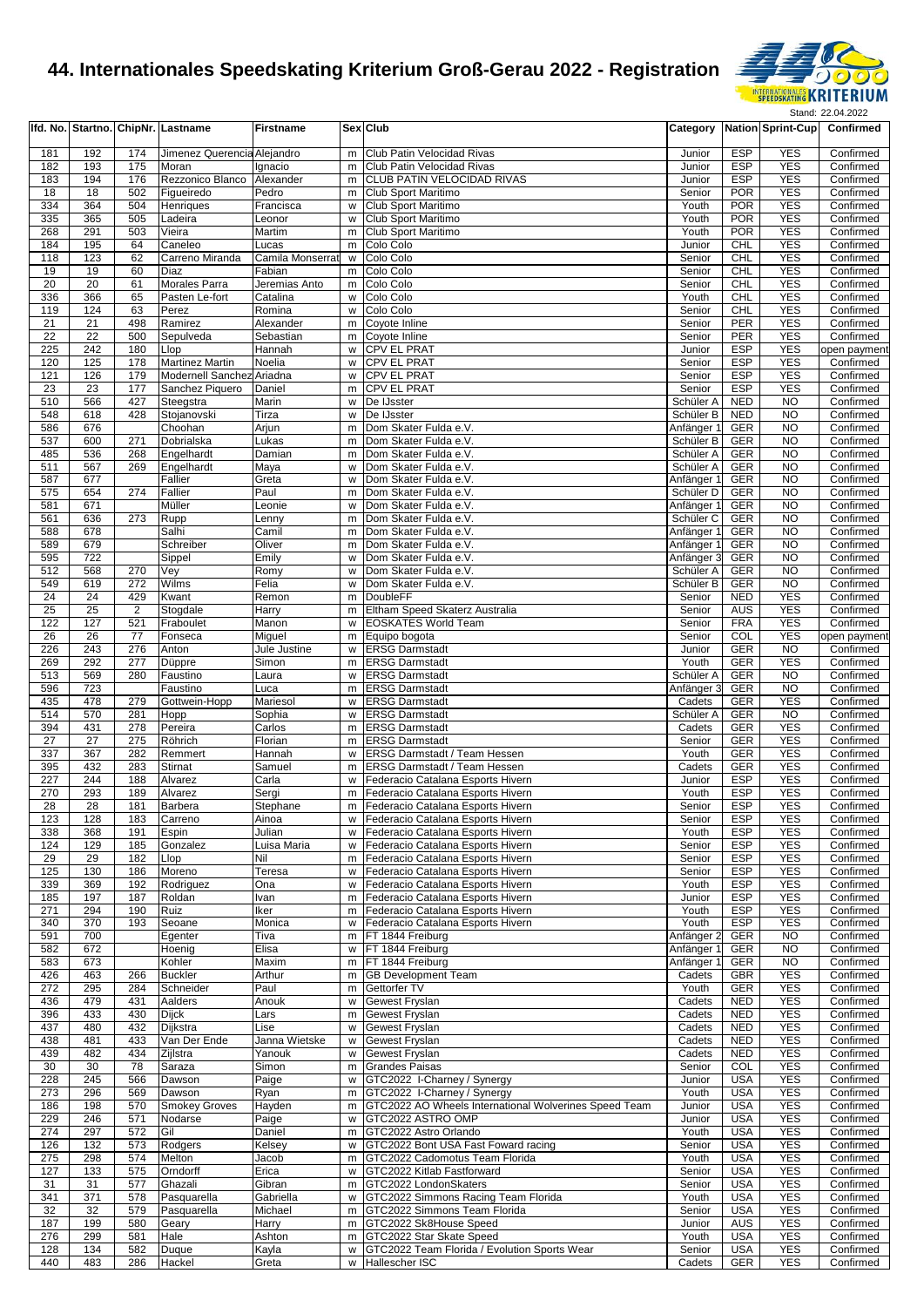

|            |            |            | Ifd. No. Startno. ChipNr. Lastname         | <b>Firstname</b>        |        | Sex Club                                                       |                      |                          | Category Nation Sprint-Cup | Confirmed              |
|------------|------------|------------|--------------------------------------------|-------------------------|--------|----------------------------------------------------------------|----------------------|--------------------------|----------------------------|------------------------|
|            |            |            |                                            |                         |        |                                                                |                      |                          |                            | Confirmed              |
| 397        | 434        | 285        | Hoffmann                                   | Nino                    | m      | Hallescher ISC                                                 | Cadets               | GER                      | <b>YES</b>                 |                        |
| 398<br>486 | 435<br>537 | 231<br>232 | Egarnes Longere                            | Nolan<br>Raphael        | m<br>m | Haut Rhone'N Roller<br>Haut Rhone'N Roller                     | Cadets<br>Schüler A  | <b>FRA</b><br><b>FRA</b> | <b>YES</b><br><b>NO</b>    | Confirmed<br>Confirmed |
| 572        | 651        | 233        | Escrich<br>Esrich                          | Eva                     | w      | Haut Rhone'N Roller                                            | Schüler C            | <b>FRA</b>               | <b>NO</b>                  | Confirmed              |
| 441        | 484        | 380        | Kosa                                       | Dina                    | W      | Hodmezövasarhely                                               | Cadets               | <b>HUN</b>               | <b>YES</b>                 | open payment           |
| 442        | 485        | 381        | Toth                                       | Vivien                  | w      | Hodmezövasarhely                                               | Cadets               | <b>HUN</b>               | <b>YES</b>                 | open payment           |
| 515        | 571        | 435        | de Boer                                    | Neeltsje                | W      | Ids skeelervereniging                                          | Schüler A            | <b>NED</b>               | <b>NO</b>                  | Confirmed              |
| 516        | 572        | 436        | Van Der Veen                               | Kailey                  | w      | Ids skeelervereniging                                          | Schüler A            | <b>NED</b>               | <b>NO</b>                  | Confirmed              |
| 129        | 135        | 437        | Van Der Meer                               | Bianca                  | w      | IJs- en Skeelerclub Lindenoord                                 | Senior               | <b>NED</b>               | <b>YES</b>                 | Confirmed              |
| 443        | 486        | 509        | Bovay                                      | Jessica                 | W      | Inline Club Mittelland                                         | Cadets               | SUI                      | <b>YES</b>                 | Confirmed              |
| 444        | 487        | 510        | Kurth                                      | Manisha                 | W      | Inline Club Mittelland                                         | Cadets               | SUI                      | <b>YES</b>                 | Confirmed              |
| 342        | 372        | 508        | Spurgeon                                   | Nadia                   | W      | <b>Inline Club Mittelland</b>                                  | Youth                | SUI                      | <b>YES</b>                 | Confirmed              |
| 188        | 200        | 438        | Van Deursen                                | Joes                    | m      | Inline selectie ZH                                             | Junior               | <b>NED</b>               | <b>YES</b>                 | Confirmed              |
| 33         | 33         | 142        | <b>Bigler</b>                              | Simon                   | m      | Inline Team Denmark                                            | Senior               | <b>DEN</b>               | <b>YES</b>                 | Confirmed              |
| 230        | 247        | 151        | Christoffersen                             | Freja                   | W      | <b>Inline Team Denmark</b>                                     | Junior               | DEN                      | <b>YES</b>                 | open payment           |
| 343        | 373        | 157        | Hansen                                     | Nanna Ahlmann           | W      | <b>Inline Team Denmark</b>                                     | Youth                | <b>DEN</b>               | <b>YES</b>                 | Confirmed              |
| 130        | 136        | 149        | Haugaard                                   | Marie                   | W      | Inline Team Denmark                                            | Senior               | DEN                      | <b>YES</b>                 | open payment           |
| 399        | 436        | 159        | <b>Hojmark Thiessen</b>                    | Noah                    | m      | <b>Inline Team Denmark</b>                                     | Cadets               | DEN                      | <b>YES</b>                 | Confirmed              |
| 277        | 300        | 154        | Hornbak                                    | Marius                  | m      | <b>Inline Team Denmark</b>                                     | Youth                | DEN                      | <b>YES</b>                 | Confirmed              |
| 278        | 301        | 155        | Jeppesen                                   | Magnus Normann          | m      | <b>Inline Team Denmark</b>                                     | Youth                | DEN                      | <b>YES</b>                 | Confirmed              |
| 34         | 34         | 143        | Johansen                                   | Nikolai Bjorklund       | m      | <b>Inline Team Denmark</b>                                     | Senior               | <b>DEN</b>               | <b>YES</b>                 | Confirmed              |
| 35         | 35         | 144        | Johansen                                   | Sebastian Bjorklur      | m      | <b>Inline Team Denmark</b>                                     | Senior               | DEN                      | <b>YES</b>                 | Confirmed              |
| 36         | 36         | 145        | Jorgensen                                  | Meik Heise              | m      | Inline Team Denmark                                            | Senior               | DEN                      | <b>YES</b>                 | Confirmed              |
| 445        | 488        | 163        | Lau                                        | Luna-Marie              | w      | <b>Inline Team Denmark</b>                                     | Cadets               | <b>DEN</b>               | <b>YES</b>                 | Confirmed              |
| 231        | 248        | 152        | Lindenskov                                 | Natascha                | W      | <b>Inline Team Denmark</b>                                     | Junior               | DEN                      | <b>YES</b>                 | Confirmed              |
| 37         | 37         | 146        | Lindenskov                                 | Oliver                  | m      | <b>Inline Team Denmark</b>                                     | Senior               | DEN                      | <b>YES</b>                 | Confirmed              |
| 232        | 249        | 153        | Lundsted                                   | Dicte R.                | W      | Inline Team Denmark                                            | Junior               | DEN                      | <b>YES</b>                 | Confirmed              |
| 400        | 437        | 160        | Lundsted                                   | Theis R                 | m      | <b>Inline Team Denmark</b>                                     | Cadets               | DEN                      | <b>YES</b>                 | Confirmed              |
| 344        | 374        | 158        | Madsen                                     | Sarah                   | w      | <b>Inline Team Denmark</b>                                     | Youth                | <b>DEN</b>               | <b>YES</b>                 | Confirmed              |
| 38         | 38         | 147        | Mastrup                                    | Niclas                  | m      | <b>Inline Team Denmark</b>                                     | Senior               | DEN                      | <b>YES</b>                 | Confirmed              |
| 39         | 39         | 148        | Mastrup                                    | Sune                    | m      | <b>Inline Team Denmark</b>                                     | Senior               | <b>DEN</b>               | <b>YES</b>                 | Confirmed              |
| 279<br>189 | 302<br>201 | 156<br>150 | Nube                                       | Christoffer<br>Frederik | m<br>m | Inline Team Denmark<br><b>Inline Team Denmark</b>              | Youth                | DEN<br>DEN               | <b>YES</b><br><b>YES</b>   | Confirmed<br>Confirmed |
| 401        | 438        |            | Sass                                       |                         |        |                                                                | Junior               |                          | <b>YES</b>                 |                        |
| 345        | 375        | 162<br>105 | <b>Westergaard NielseMax</b><br>Hanzelkova | Viktorie                | m<br>W | <b>Inline Team Denmark</b><br>IN-LINE VESELI                   | Cadets<br>Youth      | DEN<br>CZE               | <b>YES</b>                 | Confirmed<br>Confirmed |
| 190        | 202        | 102        | Horak                                      | Jan                     | m      | <b>IN-LINE VESELI</b>                                          | Junior               | CZE                      | <b>YES</b>                 | Confirmed              |
| 131        | 137        | 101        | Korvasova                                  | Lucie                   | W      | <b>IN-LINE VESELI</b>                                          | Senior               | CZE                      | <b>YES</b>                 | Confirmed              |
| 280        | 303        | 103        | Kovarik                                    | Jakub                   | m      | <b>IN-LINE VESELi</b>                                          | Youth                | CZE                      | <b>YES</b>                 | Confirmed              |
| 281        | 304        | 104        | Novacek                                    | Ondrej                  | m      | <b>IN-LINE VESELI</b>                                          | Youth                | CZE                      | <b>YES</b>                 | Confirmed              |
| 40         | 40         | 439        | Schipper                                   | Kay                     | m      | <b>ISP Skateboulevard</b>                                      | Senior               | <b>NED</b>               | <b>YES</b>                 | Confirmed              |
| 233        | 250        | 287        | Mittler                                    | Pia-Elisa               | w      | <b>ITanixs Racingteam</b>                                      | Junior               | <b>GER</b>               | <b>YES</b>                 | Confirmed              |
| 282        | 305        | 288        | Pescheck                                   | Elias                   | m      | <b>ITanixs Racingteam</b>                                      | Youth                | GER                      | <b>YES</b>                 | Confirmed              |
| 132        | 138        | 79         | <b>Barrios</b>                             | Diana                   | w      | Jaguares Skate                                                 | Senior               | COL                      | <b>YES</b>                 | open payment           |
| 283        | 306        | 413        | Angeles carrada                            | Jose luis               | m      | Jalisco Elite Samurai                                          | Youth                | <b>MEX</b>               | <b>YES</b>                 | open payment           |
| 234        | 251        | 412        | Barba                                      | Fernanda                | w      | Jalisco Elite Samurai                                          | Junior               | <b>MEX</b>               | <b>YES</b>                 | open payment           |
| 402        | 439        | 418        | <b>Barba</b>                               | Carlos                  | m      | Jalisco Elite Samurai                                          | Cadets               | <b>MEX</b>               | <b>YES</b>                 | open payment           |
| 41         | 41         | 409        | Cardenas Liberto                           | Jonatan                 | m      | Jalisco Elite Samurai                                          | Senior               | <b>MEX</b>               | <b>YES</b>                 | open payment           |
| 133        | 139        | 411        | Huerta                                     | Carolina                | W      | Jalisco Elite Samurai                                          | Senior               | <b>MEX</b>               | <b>YES</b>                 | open payment           |
| 346        | 376        | 415        | Mora Garduno                               | Sara Matilde            | w      | Jalisco Elite Samurai                                          | Youth                | <b>MEX</b>               | <b>YES</b>                 | open payment           |
| 403        | 440        | 419        | Ordonez                                    | Jayden                  | m      | Jalisco Elite Samurai                                          | Cadets               | <b>MEX</b>               | <b>YES</b>                 | open payment           |
| 42         | 42         | 410        | Paez                                       | Pedro Jose              | m      | Jalisco Elite Samurai                                          | Senior               | <b>MEX</b>               | <b>YES</b>                 | open payment           |
| 347        | 377        | 416        | Rodriguez Castane Carolina Nayeli          |                         |        | w Jalisco Elite Samurai                                        | Youth                | MEX                      | <b>YES</b>                 | open payment           |
| 348        | 378        | 417        | Velazquez Osorio Tirsa                     |                         | W      | Jalisco Elite Samurai                                          | Youth                | MEX                      | <b>YES</b>                 | open payment           |
| 235        | 252        | 3          | Hickford                                   | Asha                    | w      | Kairos Team                                                    | Junior               | AUS                      | <b>YES</b>                 | Confirmed              |
| 43         | 43         | 440        | Stam                                       | Maik                    | m      | <b>KNSB Talent Team</b>                                        | Senior               | <b>NED</b>               | <b>NO</b>                  | Confirmed              |
| 284        | 308        | 442        | <b>Bolsius</b>                             | Pelle                   | m      | KNSB Talent Team Midden Oost                                   | Youth                | <b>NED</b>               | <b>YES</b>                 | Confirmed              |
| 191        | 203        | 441        | de Vries                                   | Jorn                    | m      | <b>KNSB Talent Team Midden Oost</b>                            | Junior               | <b>NED</b>               | <b>YES</b>                 | Confirmed              |
| 349        | 379        | 453        | Cnossen                                    | Anouk                   | w      | <b>KNSB Talent Team Noord</b>                                  | Youth                | <b>NED</b>               | <b>YES</b>                 | Confirmed              |
| 285        | 309        | 449        | de Velde                                   | Chris                   | m      | <b>KNSB Talent Team Noord</b>                                  | Youth                | <b>NED</b>               | <b>YES</b>                 | Confirmed              |
| 236        | 253        | 447        | de Vries                                   | Marieke                 | w      | <b>KNSB Talent Team Noord</b>                                  | Junior               | <b>NED</b>               | <b>YES</b>                 | Confirmed              |
| 286        | 310        | 450        | Haitjema                                   | Jarno                   | m      | <b>KNSB Talent Team Noord</b>                                  | Youth                | <b>NED</b>               | <b>YES</b>                 | Confirmed              |
| 44         | 44         | 443        | Hempenius                                  | Jelmar                  | m      | <b>KNSB Talent Team Noord</b>                                  | Senior               | <b>NED</b>               | <b>YES</b>                 | Confirmed              |
| 134<br>237 | 140<br>254 | 444<br>448 | <b>Huls</b><br>Koster                      | Fleur<br>Dinly          | w<br>w | <b>KNSB Talent Team Noord</b><br><b>KNSB Talent Team Noord</b> | Senior<br>Junior     | <b>NED</b><br>NED        | <b>YES</b><br><b>YES</b>   | Confirmed<br>Confirmed |
| 287        | 311        | 451        | Metz                                       | Robin                   | m      | <b>KNSB Talent Team Noord</b>                                  | Youth                | <b>NED</b>               | <b>YES</b>                 | Confirmed              |
| 350        | 381        | 455        | Nijboer                                    | Sophie                  | w      | <b>KNSB Talent Team Noord</b>                                  | Youth                | <b>NED</b>               | <b>YES</b>                 | Confirmed              |
| 135        | 141        | 445        | Schenk                                     | Sascha                  | w      | <b>KNSB Talent Team Noord</b>                                  | Senior               | <b>NED</b>               | <b>YES</b>                 | Confirmed              |
| 351        | 382        | 456        | Steegstra                                  | Isa                     | w      | <b>KNSB Talent Team Noord</b>                                  | Youth                | <b>NED</b>               | <b>YES</b>                 | Confirmed              |
| 192        | 204        | 446        | Van Der Wier                               | Udo                     | m      | <b>KNSB Talent Team Noord</b>                                  | Junior               | NED                      | <b>YES</b>                 | Confirmed              |
| 288        | 312        | 452        | Wagenaar                                   | Steyn                   | m      | <b>KNSB Talent Team Noord</b>                                  | Youth                | <b>NED</b>               | <b>YES</b>                 | Confirmed              |
| 289        | 313        | 457        | de Blois                                   | Junior                  | m      | <b>KNSB Talent Team Zuidwest</b>                               | Youth                | <b>NED</b>               | <b>YES</b>                 | Confirmed              |
| 352        | 383        | 458        | Van Der Meijden                            | Amber                   | w      | <b>KNSB Talent Team Zuidwest</b>                               | Youth                | <b>NED</b>               | <b>YES</b>                 | Confirmed              |
| 487        | 538        | 110        | Hradsky                                    | David                   | m      | <b>KSB Benatky</b>                                             | Schüler A            | CZE                      | <b>NO</b>                  | Confirmed              |
| 404        | 441        | 106        | Kamensky                                   | Vaclav                  | m      | <b>KSB Benatky</b>                                             | Cadets               | CZE                      | <b>YES</b>                 | Confirmed              |
| 562        | 637        | 116        | Moroz                                      | Nicolas                 | m      | <b>KSB Benatky</b>                                             | Schüler <sub>C</sub> | CZE                      | <b>NO</b>                  | Confirmed              |
| 550        | 620        | 115        | Morozova                                   | Mia                     | W      | <b>KSB Benatky</b>                                             | Schüler B            | CZE                      | <b>NO</b>                  | Confirmed              |
| 405        | 442        | 107        | Muchka                                     | Jan                     | m      | <b>KSB Benatky</b>                                             | Cadets               | CZE                      | <b>YES</b>                 | open payment           |
| 517        | 573        | 112        | Nevrelova                                  | Laura                   | w      | <b>KSB Benatky</b>                                             | Schüler A            | CZE                      | <b>NO</b>                  | Confirmed              |
| 446        | 489        | 109        | Pnovska                                    | Anna                    | W      | <b>KSB Benatky</b>                                             | Cadets               | CZE                      | <b>YES</b>                 | Confirmed              |
| 518        | 574        | 113        | Pnovska                                    | Julie                   | W      | <b>KSB Benatky</b>                                             | Schüler A            | CZE                      | <b>NO</b>                  | Confirmed              |
| 519        | 575        | 114        | Sejpalova                                  | Sarka                   | w      | <b>KSB Benatky</b>                                             | Schüler A            | CZE                      | <b>NO</b>                  | Confirmed              |
| 406        | 443        | 108        | Sulc                                       | Samuel                  | m      | <b>KSB Benatky</b>                                             | Cadets               | CZE                      | <b>YES</b>                 | Confirmed              |
| 136        | 142        | 118        | Bohumska                                   | Jana                    | w      | <b>KSBM Praha</b>                                              | Senior               | CZE                      | <b>YES</b>                 | Confirmed              |
| 584        | 674        |            | Dykastova                                  | Lucie                   | w      | <b>KSBM Praha</b>                                              | Anfänger 1           | CZE                      | NO                         | Confirmed              |
| 447        | 490        | 128        | Dykastova                                  | Veronika                | w      | <b>KSBM Praha</b>                                              | Cadets               | CZE                      | <b>YES</b>                 | Confirmed              |
| 137        | 143        | 119        | Fajkusova                                  | Marketa                 |        | w KSBM Praha                                                   | Senior               | CZE                      | <b>YES</b>                 | Confirmed              |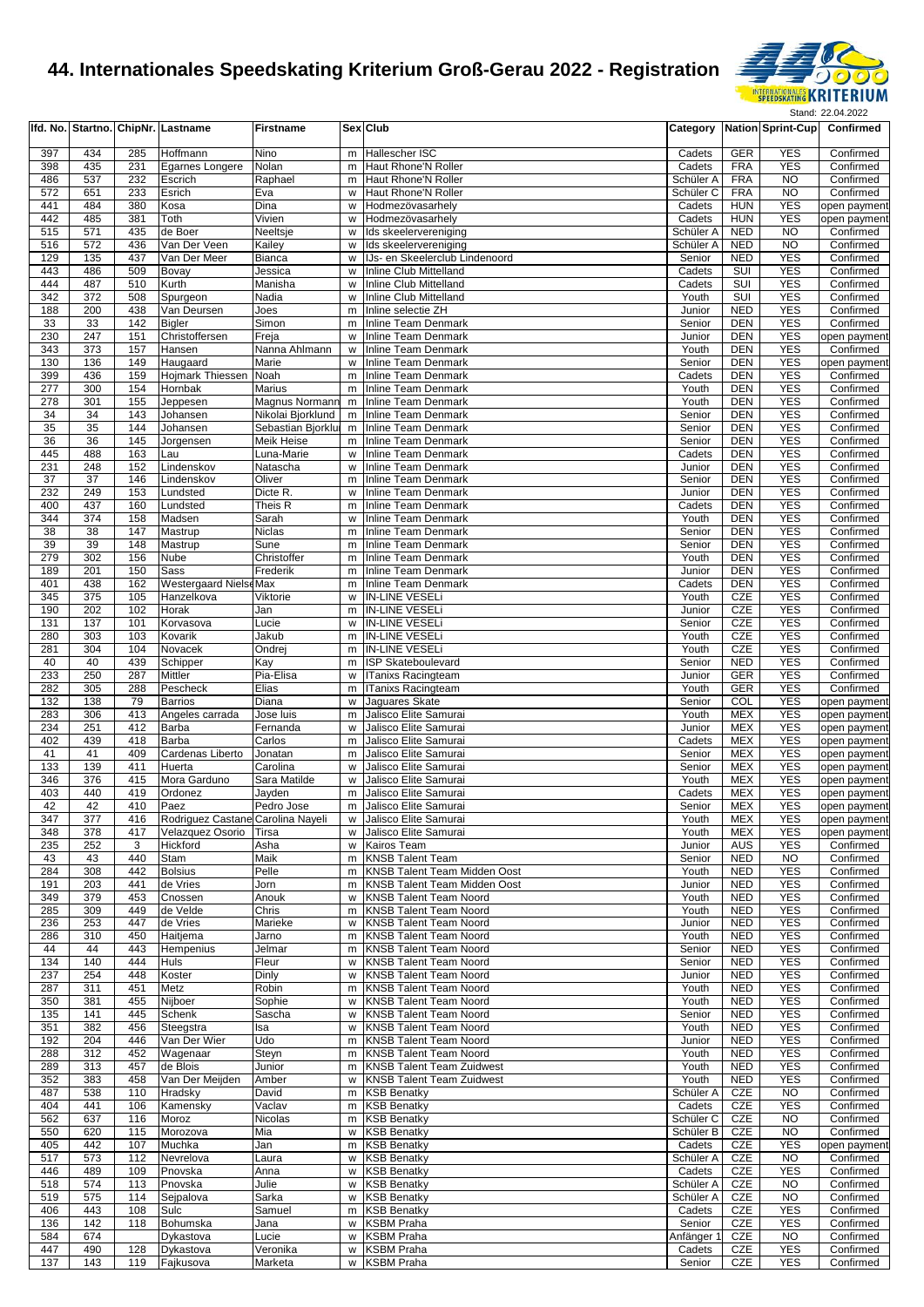

|                |                |                | Ifd. No. Startno. ChipNr. Lastname | <b>Firstname</b>                 |        | Sex Club                                                         |                                |                          | Category Nation Sprint-Cup   | Confirmed                 |
|----------------|----------------|----------------|------------------------------------|----------------------------------|--------|------------------------------------------------------------------|--------------------------------|--------------------------|------------------------------|---------------------------|
| 353            | 384            | 125            | Forstova                           | Jesika                           | w      | <b>KSBM Praha</b>                                                | Youth                          | <b>CZE</b>               | <b>YES</b>                   | Confirmed                 |
| 488            | 539            | 129            | Holubec                            | David                            | m      | <b>KSBM Praha</b>                                                | Schüler A                      | CZE                      | <b>NO</b>                    | open payment              |
| 138            | 144            | 120            | Lokvencova                         | Andrea                           | W      | <b>KSBM Praha</b>                                                | Senior                         | CZE                      | <b>YES</b>                   | Confirmed                 |
| 45<br>193      | 45<br>205      | 117<br>121     | Malecek                            | Erik<br>Patrik                   | m      | <b>KSBM Praha</b><br><b>KSBM Praha</b>                           | Senior                         | <b>CZE</b><br>CZE        | <b>YES</b><br><b>YES</b>     | Confirmed<br>Confirmed    |
| 407            | 444            | 126            | Malecek<br>Podlipsky               | Jachym                           | m<br>m | <b>KSBM Praha</b>                                                | Junior<br>Cadets               | CZE                      | <b>YES</b>                   | Confirmed                 |
| 238            | 255            | 123            | Rihova                             | Veronika                         | w      | <b>KSBM Praha</b>                                                | Junior                         | CZE                      | <b>YES</b>                   | Confirmed                 |
| 194            | 206            | 122            | Snajdr                             | Petr                             | m      | <b>KSBM Praha</b>                                                | Junior                         | CZE                      | <b>YES</b>                   | Confirmed                 |
| 290            | 314            | 124            | Vajansky                           | Adrian                           | m      | <b>KSBM Praha</b>                                                | Youth                          | CZE                      | <b>YES</b>                   | Confirmed                 |
| 538<br>46      | 601<br>46      | 130<br>459     | Vajansky<br>middelkoop             | Dominik<br>marc                  | m<br>m | <b>KSBM Praha</b><br><b>KTT Midden-Oost</b>                      | Schüler B<br>Senior            | CZE<br><b>NED</b>        | <b>NO</b><br><b>YES</b>      | Confirmed<br>Confirmed    |
| 291            | 315            | 463            | Mooijman                           | Jan                              | m      | KTT noord-west                                                   | Youth                          | <b>NED</b>               | <b>YES</b>                   | Confirmed                 |
| 239            | 256            | 461            | Mooijman                           | Melissa                          | W      | KTT noord-west                                                   | Junior                         | <b>NED</b>               | <b>YES</b>                   | Confirmed                 |
| 240            | 257            | 462            | Narain                             | Lataesha                         | W      | KTT noord-west                                                   | Junior                         | <b>NED</b>               | <b>YES</b>                   | Confirmed                 |
| 195            | 207            | 460            | Van Eig                            | Menno                            | m      | KTT noord-west                                                   | Junior                         | <b>NED</b>               | <b>YES</b>                   | Confirmed                 |
| 139<br>47      | 145<br>47      | 465<br>464     | Noordergraaf<br>Van Der Ent        | Nikki<br>Jarno                   | W<br>m | <b>KTT Zuidwest Inline</b><br><b>KTT Zuidwest Inline</b>         | Senior<br>Senior               | <b>NED</b><br><b>NED</b> | <b>YES</b><br><b>YES</b>     | Confirmed<br>Confirmed    |
| 408            | 445            | 234            | Colombel                           | Valentin                         | m      | Leman Inline Skating                                             | Cadets                         | <b>FRA</b>               | <b>YES</b>                   | Confirmed                 |
| 292            | 316            | 80             | Pena                               | Carlos                           | m      | Leopardos del sur                                                | Youth                          | COL                      | <b>YES</b>                   | open payment              |
| 409            | 446            | 235            | Vincent                            | Jonas                            | m      | Les Patineurs D Herbauges                                        | Cadets                         | <b>FRA</b>               | <b>YES</b>                   | Confirmed                 |
| 48<br>140      | 48<br>146      | 522<br>523     | Cujavante<br>Pedronno              | Alex<br>Mathilde                 | m      | Mariani<br>Mariani Skates                                        | Senior<br>Senior               | COL<br><b>FRA</b>        | N <sub>O</sub><br><b>YES</b> | Confirmed<br>Confirmed    |
| 49             | 49             | 524            | Di Stefano                         | Daniele                          | W<br>m | Mariani World Team                                               | Senior                         | <b>ITA</b>               | <b>YES</b>                   | Confirmed                 |
| 50             | 50             | 420            | Escareno                           | Santiago                         | m      | Mexico                                                           | Senior                         | <b>MEX</b>               | N <sub>O</sub>               | Confirmed                 |
| 51             | 51             | 421            | Garcia                             | Edgar                            | m      | Mexico                                                           | Senior                         | MEX                      | <b>YES</b>                   | Confirmed                 |
| 141            | 147            | 424            | Letelier                           | Valentina                        | W      | Mexico                                                           | Senior                         | <b>MEX</b>               | N <sub>O</sub>               | Confirmed                 |
| 52<br>53       | 52<br>53       | 422<br>423     | <b>Martinez</b><br>Paez Cuellar    | Jorge<br>Mike Alejandro          | m<br>m | Mexico<br>Mexico                                                 | Senior<br>Senior               | <b>MEX</b><br><b>MEX</b> | <b>YES</b><br><b>YES</b>     | Confirmed<br>open payment |
| 142            | 148            | 526            | <b>Brunet alvarez</b>              | Haila                            | W      | MX Takino MPC                                                    | Senior                         | <b>CUB</b>               | <b>YES</b>                   | open payment              |
| 54             | 54             | 525            | De Souza                           | Elton                            | m      | MX Takino MPC                                                    | Senior                         | <b>FRA</b>               | <b>YES</b>                   | Confirmed                 |
| 143            | 149            | 527            | Wong                               | Vanessa                          | W      | <b>MX Takino MPC</b>                                             | Senior                         | <b>HKG</b>               | <b>YES</b>                   | Confirmed                 |
| 55             | 56             | 529            | Ramali                             | Etienne                          | m      | <b>NL Custom</b>                                                 | Senior                         | <b>GER</b>               | <b>YES</b>                   | Confirmed                 |
| 56<br>57       | 57<br>58       | 530<br>531     | Causil Rojas<br>Estrada Vallecilla | Pedro Armando<br>Edwin Alexander | m<br>m | <b>NL Custom International</b><br><b>NL Custom International</b> | Senior<br>Senior               | COL<br>COL               | <b>YES</b><br><b>YES</b>     | Confirmed<br>Confirmed    |
| 58             | 59             | 532            | Fernandez                          | loseba                           | m.     | <b>NL Custom International</b>                                   | Senior                         | <b>ESP</b>               | <b>YES</b>                   | Confirmed                 |
| 59             | 60             | 533            | Medard                             | Indra                            | m      | <b>NL Custom International</b>                                   | Senior                         | <b>BEL</b>               | <b>YES</b>                   | Confirmed                 |
| 241            | 258            | 539            | Ohl                                | Leonie Florence                  | W      | <b>NL Custom International</b>                                   | Junior                         | <b>GER</b>               | <b>YES</b>                   | Confirmed                 |
| 144            | 150            | 537            | Vanhoutte                          | Stien                            | w      | <b>NL Custom International</b>                                   | Senior                         | <b>BEL</b>               | <b>YES</b>                   | Confirmed                 |
| 145<br>60      | 151<br>61      | 538<br>534     | Vargas<br>Villegas Ceballos        | Gabriela<br>Steven               | w<br>m | <b>NL Custom International</b><br><b>NL Custom International</b> | Senior<br>Senior               | ECU<br>COL               | <b>YES</b><br><b>YES</b>     | Confirmed<br>Confirmed    |
| 61             | 62             | 535            | Zapata Martinez                    | Daniel                           | m      | <b>NL Custom International</b>                                   | Senior                         | COL                      | <b>YES</b>                   | Confirmed                 |
| 242            | 259            | 4              | Gaisbauer                          | Caroline                         | w      | OEISC-W                                                          | Junior                         | AUT                      | <b>YES</b>                   | Confirmed                 |
| 489            | 540            | $\overline{5}$ | Sabiescu                           | Codrin                           | m      | OEISC-W                                                          | Schüler A                      | AUT                      | <b>NO</b>                    | Confirmed                 |
| 539<br>62      | 602<br>63      | 6<br>7         | Sabiescu<br>Kromoser               | Simion<br>Christian              | m<br>m | OEISC-W<br>ÖISC-Burgenland - Aowheels                            | Schüler <sub>B</sub><br>Senior | <b>AUT</b><br><b>AUT</b> | N <sub>O</sub><br><b>YES</b> | Confirmed<br>Confirmed    |
| 354            | 385            | 82             | Casadiego Celis                    | Laurenth Sofia                   | w      | Patin K-ribe Club. PKC                                           | Youth                          | COL                      | <b>YES</b>                   | open payment              |
| 448            | 492            | 89             | De La Hoz Perez                    | Danna Sofia                      | W      | Patin K-ribe Club. PKC                                           | Cadets                         | COL                      | <b>YES</b>                   | open payment              |
| 355            | 386            | 83             | Diaz Vergara                       | <b>Brivith Daniela</b>           | w      | Patin K-ribe Club. PKC                                           | Youth                          | COL                      | <b>YES</b>                   | open payment              |
| 356            | 387            | 84             | Garcia                             | Isabella                         | w      | Patin K-ribe Club. PKC                                           | Youth                          | COL                      | <b>YES</b>                   | open payment              |
| 357<br>410     | 388<br>447     | 85<br>87       | Jimenez Atencia<br>Navarro         | Cher<br>Jeronimo                 | w<br>m | Patin K-ribe Club. PKC<br>Patin K-ribe Club. PKC                 | Youth<br>Cadets                | COL<br>COL               | <b>YES</b><br><b>NO</b>      | open payment<br>Confirmed |
| 63             | 64             | 401            | Lorello                            | Riccardo                         |        | m Pattinaggio Bellusco                                           | Senior                         | <b>ITA</b>               | <b>NO</b>                    | Confirmed                 |
| 449            | 493            | 236            | <b>Frossard-Gillet</b>             | Erynne                           |        | w Pole ESPOIR DIJON                                              | Cadets                         | <b>FRA</b>               | <b>YES</b>                   | open payment              |
| 450            | 494            | 237            | Javez                              | Yse                              | w      | Pole ESPOIR DIJON                                                | Cadets                         | <b>FRA</b>               | <b>YES</b>                   | open payment              |
| 110            | 115            | 196            | Balanant                           | Marine                           |        | w Pole France                                                    | Senior                         | <b>FRA</b>               | <b>YES</b>                   | open payment              |
| 146<br>451     | 152<br>495     | 238<br>250     | Rencker<br><b>Brel</b>             | Jeanne<br>Noeline                | w<br>w | Pole France<br>Pole France Espoir BFC                            | Senior<br>Cadets               | <b>FRA</b><br><b>FRA</b> | <b>YES</b><br><b>YES</b>     | Confirmed<br>Confirmed    |
| 293            | 318            | 246            | Faron                              | Tristan                          | m.     | Pole France Espoir BFC                                           | Youth                          | <b>FRA</b>               | <b>YES</b>                   | Confirmed                 |
| 196            | 208            | 241            | Fourneret                          | Kevin                            | m      | Pole France Espoir BFC                                           | Junior                         | <b>FRA</b>               | <b>YES</b>                   | Confirmed                 |
| 243            | 260            | 243            | Garropin                           | Clea                             | w      | Pole France Espoir BFC                                           | Junior                         | <b>FRA</b>               | <b>YES</b>                   | Confirmed                 |
| 411<br>244     | 448<br>261     | 249<br>244     | Lenglin<br>Omphalius               | Paul<br>Mae                      | m<br>W | Pole France Espoir BFC<br>Pole France Espoir BFC                 | Cadets<br>Junior               | <b>FRA</b><br><b>FRA</b> | <b>YES</b><br><b>YES</b>     | Confirmed<br>Confirmed    |
| 294            | 319            | 247            | Paquet                             | Charles                          | m.     | Pole France Espoir BFC                                           | Youth                          | <b>FRA</b>               | <b>YES</b>                   | Confirmed                 |
| 64             | 65             | 239            | Sylvain                            | Raphael                          | m      | Pole France Espoir BFC                                           | Senior                         | <b>FRA</b>               | <b>YES</b>                   | Confirmed                 |
| 295            | 320            | 248            | Tardy                              | Gael                             | m      | Pole France Espoir BFC                                           | Youth                          | <b>FRA</b>               | <b>YES</b>                   | Confirmed                 |
| 147            | 153            | 240            | Thiebault                          | Leontine                         | w      | Pole France Espoir BFC                                           | Senior                         | <b>FRA</b>               | <b>YES</b>                   | Confirmed                 |
| 197<br>65      | 209<br>66      | 242<br>251     | Vitry-Nirlot<br>Aerts              | Maxime<br>Victor                 | m<br>m | Pole France Espoir BFC<br>Pole France Roller                     | Junior<br>Senior               | <b>FRA</b><br><b>FRA</b> | <b>YES</b><br><b>YES</b>     | Confirmed<br>Confirmed    |
| 148            | 154            | 252            | Le Guennec                         | Enora                            | W      | Pole France Roller                                               | Senior                         | <b>FRA</b>               | <b>NO</b>                    | Confirmed                 |
| 149            | 155            | 253            | <b>Moulis</b>                      | Chloe                            | W      | Pole France Roller                                               | Senior                         | <b>FRA</b>               | <b>YES</b>                   | Confirmed                 |
| 5              | 5              | 541            | Mantilla                           | Jacobo                           | m      | Powerslide International Team                                    | Senior                         | COL                      | <b>YES</b>                   | Confirmed                 |
| 150            | 156            | 542            | Rueda                              | Gabriela                         | w      | Powerslide International Team                                    | Senior                         | COL                      | <b>YES</b>                   | Confirmed                 |
| 4<br>3         | 4<br>3         | 544<br>543     | Mende<br>Rijhnen                   | Jan Martin<br>Felix              | m<br>m | Powerslide International Team<br>Powerslide International Team   | Senior<br>Senior               | <b>GER</b><br>GER        | <b>YES</b><br>YES            | Confirmed<br>Confirmed    |
| 151            | 157            | 547            | Hofmann                            | Josie                            | w      | Powerslide/Matter racing                                         | Senior                         | GER                      | <b>YES</b>                   | Confirmed                 |
| $\overline{2}$ | $\overline{c}$ | 546            | <b>Suttels</b>                     | Jason                            | m      | Powerslide/Matter racing                                         | Senior                         | <b>BEL</b>               | <b>YES</b>                   | Confirmed                 |
| $\mathbf{1}$   | $\mathbf{1}$   | 545            | Swings                             | Bart                             | m      | Powerslide/Matter racing                                         | Senior                         | <b>BEL</b>               | <b>YES</b>                   | Confirmed                 |
| 152            | 158            | 548            | Tas                                | Sandrine                         | w      | Powerslide/Matter racing                                         | Senior                         | <b>BEL</b>               | <b>YES</b>                   | Confirmed                 |
| 296<br>66      | 321<br>67      | 471<br>466     | <b>Berkhout</b><br><b>Berkhout</b> | Chris<br>Daan                    | m<br>m | Radboud Inline-skating<br>Radboud Inline-skating                 | Youth<br>Senior                | <b>NED</b><br><b>NED</b> | <b>YES</b><br><b>NO</b>      | Confirmed<br>Confirmed    |
| 520            | 576            | 476            | <b>Berkhout</b>                    | Maartje                          | w      | Radboud Inline-skating                                           | Schüler A                      | <b>NED</b>               | <b>NO</b>                    | Confirmed                 |
| 358            | 389            | 473            | <b>Boos</b>                        | Janne                            | w      | Radboud Inline-skating                                           | Youth                          | <b>NED</b>               | <b>YES</b>                   | Confirmed                 |
| 67             | 68             | 467            | de la porte                        | Ivo                              | m      | Radboud Inline-skating                                           | Senior                         | <b>NED</b>               | <b>YES</b>                   | Confirmed                 |
| 412            | 449            | 475            | Feenstra                           | Jarne                            | m      | Radboud Inline-skating                                           | Cadets                         | <b>NED</b>               | <b>YES</b>                   | Confirmed                 |
| 261<br>198     | 280<br>210     | 414<br>469     | Fransen<br>Kee                     | Jet<br>Bas                       |        | w Radboud Inline-skating<br>m Radboud Inline-skating             | Junior<br>Junior               | <b>NED</b><br>NED        | <b>YES</b><br><b>YES</b>     | open payment<br>Confirmed |
|                |                |                |                                    |                                  |        |                                                                  |                                |                          |                              |                           |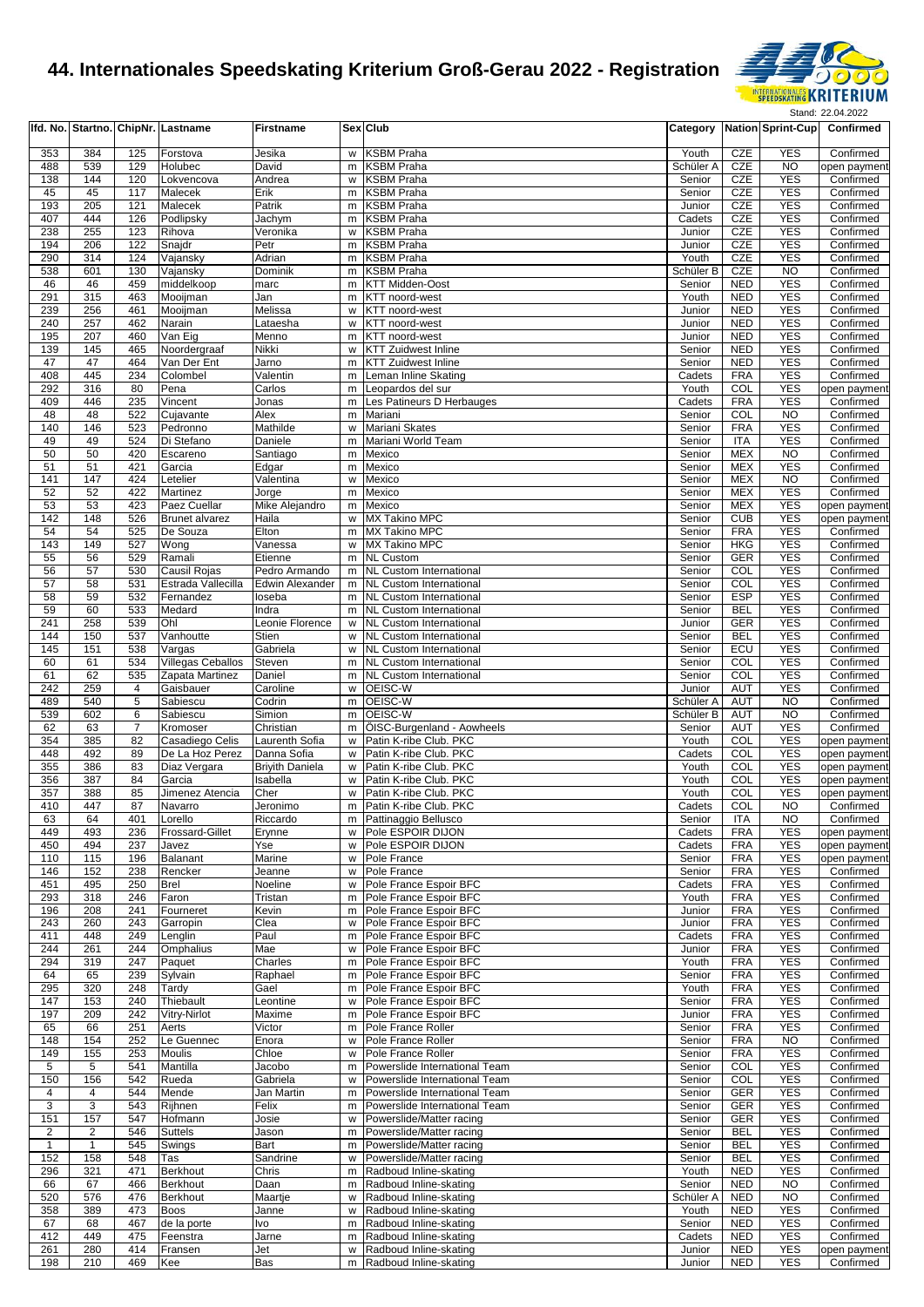

|            |            |            | Ifd. No. Startno. ChipNr. Lastname | <b>Firstname</b>     |        | Sex Club                                       |                                   |                          | Category Nation Sprint-Cup | Confirmed                 |
|------------|------------|------------|------------------------------------|----------------------|--------|------------------------------------------------|-----------------------------------|--------------------------|----------------------------|---------------------------|
| 297        | 322        | 472        | Kee                                | Tim                  | m      | Radboud Inline-skating                         | Youth                             | <b>NED</b>               | <b>YES</b>                 | Confirmed                 |
| 68         | 69         | 468        | Meijer                             | Bas                  | m      | Radboud Inline-skating                         | Senior                            | <b>NED</b>               | <b>YES</b>                 | Confirmed                 |
| 359        | 390        | 474        | Schilder                           | Sofia                | W      | Radboud Inline-skating                         | Youth                             | <b>NED</b>               | <b>YES</b>                 | Confirmed                 |
| 108        | 110        | 404        | Van Oost                           | Thomas               | m      | Radboud Inline-skating                         | Senior                            | <b>NED</b>               | <b>YES</b>                 | Confirmed                 |
| 199        | 211        | 15         | Fabio                              | Vanes                | m      | Reko Rollerclub Zemst                          | Junior                            | <b>BEL</b>               | <b>YES</b>                 | Confirmed                 |
| 245        | 264        | 16         | Geerts                             | Jorun                | w      | Reko Rollerclub Zemst                          | Junior                            | <b>BEL</b>               | <b>YES</b>                 | Confirmed                 |
| 452        | 496        | 23         | Haemels                            | Lotte                | w      | Reko Rollerclub Zemst                          | Cadets                            | <b>BEL</b>               | <b>YES</b>                 | Confirmed                 |
| 360        | 391        | 19         | Haemels                            | Merel                | W      | Reko Rollerclub Zemst                          | Youth                             | <b>BEL</b>               | <b>YES</b>                 | Confirmed                 |
| 453        | 497        | 24         | Leyers                             | Noor                 | W      | Reko Rollerclub Zemst                          | Cadets                            | <b>BEL</b>               | <b>YES</b>                 | Confirmed                 |
| 454        | 498        | 25         | Malu                               | Louise               | w      | Reko Rollerclub Zemst                          | Cadets                            | <b>BEL</b>               | <b>YES</b>                 | Confirmed                 |
| 361        | 392        | 20         | Malu                               | Marie                | w      | Reko Rollerclub Zemst                          | Youth                             | <b>BEL</b>               | <b>YES</b>                 | Confirmed                 |
| 298        | 323        | 17         | Soni                               | Rohan                | m      | Reko Rollerclub Zemst                          | Youth                             | <b>BEL</b>               | <b>YES</b>                 | Confirmed                 |
| 413        | 450        | 21         | Trekels                            | Fons                 | m      | Reko Rollerclub Zemst                          | Cadets                            | <b>BEL</b>               | <b>YES</b>                 | Confirmed                 |
| 299        | 324        | 18         | Troost                             | Sietse               | m      | Reko Rollerclub Zemst                          | Youth                             | <b>BEL</b>               | <b>YES</b>                 | Confirmed                 |
| 455        | 499        | 26         | Vereecke                           | Larissa              | w      | Reko Rollerclub Zemst                          | Cadets                            | <b>BEL</b>               | <b>YES</b>                 | Confirmed                 |
| 456<br>153 | 500<br>159 | 27<br>66   | Vermeir<br>Mariani                 | Maite                | w<br>w | Reko Rollerclub Zemst                          | Cadets                            | <b>BEL</b><br>CHL        | <b>YES</b><br><b>NO</b>    | Confirmed                 |
| 69         | 70         | 506        | Bravo                              | Pamela<br>Miguel     | m      | Renegados<br>Roller Lagos C.P.                 | Senior<br>Senior                  | <b>POR</b>               | YES                        | open payment<br>Confirmed |
| 70         | 71         | 507        | Dias                               | Martyn               | m      | Roller Lagos C.P.                              | Senior                            | <b>POR</b>               | <b>YES</b>                 | Confirmed                 |
| 71         | 72         | 254        | Lecomte                            | Kyle                 | m      | Roller Provence Mediterranee                   | Senior                            | <b>FRA</b>               | <b>YES</b>                 | Confirmed                 |
| 73         | 74         | 549        | Barison                            | Matteo               | m      | Rollerblade World Team                         | Senior                            | <b>ITA</b>               | <b>YES</b>                 | Confirmed                 |
| 154        | 160        | 551        | Delhommais                         | Alicia               | w      | Rollerblade World Team                         | Senior                            | <b>FRA</b>               | <b>YES</b>                 | Confirmed                 |
| 155        | 161        | 552        | Luciani                            | Veronica             | W      | Rollerblade World Team                         | Senior                            | ITA                      | <b>YES</b>                 | Confirmed                 |
| 74         | 75         | 550        | Pedicone                           | Doucelin             | m      | Rollerblade World Team                         | Senior                            | <b>FRA</b>               | <b>NO</b>                  | open payment              |
| 200        | 212        | 28         | Beelen                             | <b>Brend</b>         | m      | Rolschaatsclub Heverlee                        | Junior                            | <b>BEL</b>               | <b>YES</b>                 | Confirmed                 |
| 300        | 325        | 33         | Beelen                             | Stan                 | m      | Rolschaatsclub Heverlee                        | Youth                             | <b>BEL</b>               | <b>YES</b>                 | Confirmed                 |
| 246        | 265        | 32         | <b>Billen</b>                      | Bente                | w      | Rolschaatsclub Heverlee                        | Junior                            | <b>BEL</b>               | <b>YES</b>                 | Confirmed                 |
| 362        | 393        | 35         | Leemans                            | Louka                | W      | Rolschaatsclub Heverlee                        | Youth                             | <b>BEL</b>               | <b>YES</b>                 | Confirmed                 |
| 363        | 394        | 36         | Mulder                             | Eline                | W      | Rolschaatsclub Heverlee                        | Youth                             | <b>BEL</b>               | <b>YES</b>                 | Confirmed                 |
| 201        | 213        | 29         | Mulder                             | Tom                  | m      | Rolschaatsclub Heverlee                        | Junior                            | <b>BEL</b>               | <b>YES</b>                 | Confirmed                 |
| 202        | 214        | 30         | Soetaerts                          | Daan                 | m      | Rolschaatsclub Heverlee                        | Junior                            | <b>BEL</b>               | <b>YES</b>                 | Confirmed                 |
| 301        | 326        | 34         | Vermeersch                         | Johannes             | m      | Rolschaatsclub Heverlee                        | Youth                             | <b>BEL</b>               | <b>YES</b>                 | Confirmed                 |
| 521        | 577        | 43         | Berge                              | Elise                | W      | Rolschaatsclub Tienen                          | Schüler A                         | <b>BEL</b>               | <b>NO</b>                  | Confirmed                 |
| 203        | 215        | 37         | <b>Berge</b>                       | Laurens              | m      | Rolschaatsclub Tienen                          | Junior                            | <b>BEL</b>               | <b>YES</b>                 | Confirmed                 |
| 540        | 604        | 44         | <b>Brouwers</b>                    | Lucas                | m      | Rolschaatsclub Tienen                          | Schüler B                         | <b>BEL</b>               | <b>NO</b>                  | Confirmed                 |
| 573        | 652        | 45         | Camps                              | Doutzen              | W      | Rolschaatsclub Tienen                          | Schüler <sub>C</sub>              | <b>BEL</b>               | <b>NO</b>                  | Confirmed                 |
| 302        | 327        | 38         | Dekens                             | Lowie                | m      | Rolschaatsclub Tienen                          | Youth                             | <b>BEL</b>               | <b>YES</b>                 | Confirmed                 |
| 490        | 541        | 40         | Deroye                             | Leander              | m      | Rolschaatsclub Tienen                          | Schüler A                         | <b>BEL</b>               | <b>NO</b>                  | Confirmed                 |
| 574<br>491 | 653<br>542 | 46<br>41   | Deroye<br>Flawinne                 | Mart<br>Mille        | W      | Rolschaatsclub Tienen<br>Rolschaatsclub Tienen | Schüler <sub>C</sub><br>Schüler A | <b>BEL</b><br><b>BEL</b> | <b>NO</b><br><b>NO</b>     | Confirmed<br>Confirmed    |
| 414        | 451        | 39         | Reynaerts                          | Lukas                | m<br>m | Rolschaatsclub Tienen                          | Schüler A                         | <b>BEL</b>               | <b>YES</b>                 | Confirmed                 |
| 156        | 162        | 67         | Ulloa                              | Nicolle Denisse      | w      | <b>RPA</b>                                     | Senior                            | CHL                      | <b>YES</b>                 | open payment              |
| 415        | 452        | 256        | Guioullier                         | Alexis               | m      | RS Marigne Peuton                              | Cadets                            | <b>FRA</b>               | <b>YES</b>                 | Confirmed                 |
| 204        | 216        | 31         | <b>Suttels</b>                     | Siebe                | m      | <b>RSC HEVERLEE</b>                            | Junior                            | <b>BEL</b>               | <b>YES</b>                 | Confirmed                 |
| 75         | 76         | 511        | Gross                              | Leandro              | m      | <b>RSC Liestal</b>                             | Senior                            | SUI                      | <b>YES</b>                 | Confirmed                 |
| 303        | 328        | 512        | Gross                              | Nevio                | m      | <b>RSC Liestal</b>                             | Youth                             | SUI                      | <b>YES</b>                 | Confirmed                 |
| 492        | 544        | 299        | Bachmann                           | Ben                  | m      | RSV Blau-Weiß Gera                             | Schüler A                         | GER                      | <b>NO</b>                  | Confirmed                 |
| 541        | 605        | 308        | Bachmann                           | Ken                  | m      | RSV Blau-Weiß Gera                             | Schüler B                         | <b>GER</b>               | <b>NO</b>                  | Confirmed                 |
| 457        | 501        | 297        | Gaßmann                            | Nele                 | W      | RSV Blau-Weiß Gera                             | Cadets                            | GER                      | <b>YES</b>                 | Confirmed                 |
| 493        | 545        | 300        | Geinitz                            | Lennart              | m      | RSV Blau-Weiß Gera                             | Schüler A                         | <b>GER</b>               | <b>NO</b>                  | Confirmed                 |
| 304        | 329        | 292        | Kloninger                          | Joel                 | m      | RSV Blau-Weiß Gera                             | Youth                             | <b>GER</b>               | <b>YES</b>                 | Confirmed                 |
| 566        | 641        | 477        | Kloninger                          | Rafael               |        | m RSV Blau-Weiß Gera                           | Schüler C                         | DEN                      | <b>NO</b>                  | open payment              |
| 416        | 453        | 296        | Kundisch                           | Colin                | m      | RSV Blau-Weiß Gera                             | Cadets                            | <b>GER</b>               | <b>YES</b>                 | Confirmed                 |
| 592        | 701        |            | Möhl                               | Enzo                 | m      | RSV Blau-Weiß Gera                             | Anfänger 2                        | <b>GER</b>               | <b>NO</b>                  | Confirmed                 |
| 522        | 578        | 304        | Otto                               | Josephine            | w      | RSV Blau-Weiß Gera                             | Schüler A                         | <b>GER</b>               | <b>NO</b>                  | Confirmed                 |
| 523        | 579        | 305        | Oussaifi                           | Mariem               | w      | RSV Blau-Weiß Gera                             | Schüler A                         | GER                      | <b>NO</b>                  | Confirmed                 |
| 576        | 655        | 314        | Pofahl                             | Jonas                | m      | RSV Blau-Weiß Gera                             | Schüler D                         | GER                      | <b>NO</b>                  | Confirmed                 |
| 563<br>551 | 638<br>621 | 312<br>309 | Pofahl<br>Pollex                   | Noah<br>Emma         | m<br>W | RSV Blau-Weiß Gera<br>RSV Blau-Weiß Gera       | Schüler <sub>C</sub><br>Schüler B | GER<br><b>GER</b>        | <b>NO</b>                  | Confirmed<br>Confirmed    |
| 552        | 622        | 310        | Richter                            | Marina               | w      | RSV Blau-Weiß Gera                             | Schüler B                         | <b>GER</b>               | <b>NO</b><br><b>NO</b>     | Confirmed                 |
| 494        | 546        | 301        | Rösel                              | Enzo                 | m      | RSV Blau-Weiß Gera                             | Schüler A                         | GER                      | <b>NO</b>                  | Confirmed                 |
| 157        | 163        | 290        | Sänger                             | Anna                 | w      | RSV Blau-Weiß Gera                             | Senior                            | GER                      | <b>YES</b>                 | Confirmed                 |
| 247        | 266        | 291        | Sänger                             | Marie                | w      | RSV Blau-Weiß Gera                             | Junior                            | <b>GER</b>               | <b>YES</b>                 | Confirmed                 |
| 364        | 395        | 294        | Schumann                           | Lina                 | W      | RSV Blau-Weiß Gera                             | Youth                             | <b>GER</b>               | <b>YES</b>                 | Confirmed                 |
| 553        | 623        | 311        | Uhlig                              | Emelie               | W      | RSV Blau-Weiß Gera                             | Schüler B                         | <b>GER</b>               | <b>NO</b>                  | Confirmed                 |
| 305        | 330        | 293        | Uhlig                              | <b>Nils</b>          | m      | RSV Blau-Weiß Gera                             | Youth                             | <b>GER</b>               | <b>YES</b>                 | Confirmed                 |
| 365        | 396        | 295        | Weidener                           | Lilly                | w      | RSV Blau-Weiß Gera                             | Youth                             | GER                      | <b>YES</b>                 | Confirmed                 |
| 76         | 77         | 289        | Werner                             | Erik Willy           | m      | RSV Blau-Weiß Gera                             | Senior                            | GER                      | <b>YES</b>                 | Confirmed                 |
| 495        | 547        | 302        | Wolf                               | Benjamin             | m      | RSV Blau-Weiß Gera                             | Schüler A                         | <b>GER</b>               | <b>NO</b>                  | Confirmed                 |
| 564        | 639        | 313        | Wolf                               | Moritz               | m      | RSV Blau-Weiß Gera                             | Schüler C                         | <b>GER</b>               | <b>NO</b>                  | Confirmed                 |
| 496        | 548        | 303        | Zimmermann                         | Ole                  | m      | RSV Blau-Weiß Gera                             | Schüler A                         | GER                      | <b>NO</b>                  | Confirmed                 |
| 458        | 502        | 298        | Zimmermann                         | Vanessa              | w      | RSV Blau-Weiß Gera                             | Cadets                            | GER                      | <b>YES</b>                 | Confirmed                 |
| 263        | 286        | 319        | Rudolph                            | Jon                  | m      | RSV Blau-Weiß Gera - Aufbau Team               | Youth                             | GER                      | <b>YES</b>                 | Confirmed                 |
| 179        | 190        | 317        | Rudolph                            | Luca                 | m      | RSV Blau-Weiß Gera - Aufbau Team               | Junior                            | <b>GER</b>               | <b>YES</b>                 | Confirmed                 |
| 180        | 191        | 318        | Schmidt                            | Oskar                | m      | RSV Blau-Weiß Gera - Aufbau Team               | Junior                            | <b>GER</b>               | <b>YES</b>                 | Confirmed                 |
| 111        | 116        | 315        | Schübl                             | Hanna                | w      | RSV Blau-Weiß Gera - Aufbau Team               | Senior                            | GER                      | <b>YES</b>                 | Confirmed                 |
| 112        | 117        | 316        | Widua                              | Chiara               | W      | RSV Blau-Weiß Gera - Aufbau Team               | Senior                            | GER                      | <b>YES</b>                 | Confirmed                 |
| 205<br>248 | 217<br>267 | 479<br>480 | Groot                              | <b>Bret</b><br>Sanne | m<br>W | <b>RTC Midden</b><br><b>RTC Midden</b>         | Junior<br>Junior                  | <b>NED</b><br><b>NED</b> | <b>YES</b><br><b>YES</b>   | Confirmed<br>Confirmed    |
| 158        | 164        | 478        | Oosterwijk<br>Van loon             | Lianne               | w      | RTC Midden                                     | Senior                            | <b>NED</b>               | <b>YES</b>                 | Confirmed                 |
| 249        | 268        | 481        | Koot                               | Patricia             | w      | <b>RTC Zuid West Inline</b>                    | Junior                            | <b>NED</b>               | <b>YES</b>                 | Confirmed                 |
| 497        | 549        | 136        | Jilek                              | Filip                | m      | <b>RTS Praha</b>                               | Schüler A                         | CZE                      | <b>NO</b>                  | Confirmed                 |
| 306        | 331        | 131        | Jilek                              | Metodej              | m      | <b>RTS Praha</b>                               | Youth                             | CZE                      | <b>YES</b>                 | Confirmed                 |
| 459        | 503        | 135        | Kratochvilova                      | Pavla                | W      | RTS Praha                                      | Cadets                            | CZE                      | <b>YES</b>                 | Confirmed                 |
| 366        | 397        | 133        | Pracharova                         | Johana               | w      | RTS Praha                                      | Youth                             | CZE                      | <b>YES</b>                 | Confirmed                 |
| 367        | 398        | 134        | Pracharova                         | Monika               | w      | <b>RTS Praha</b>                               | Youth                             | CZE                      | <b>YES</b>                 | Confirmed                 |
|            |            |            |                                    |                      |        |                                                |                                   |                          |                            |                           |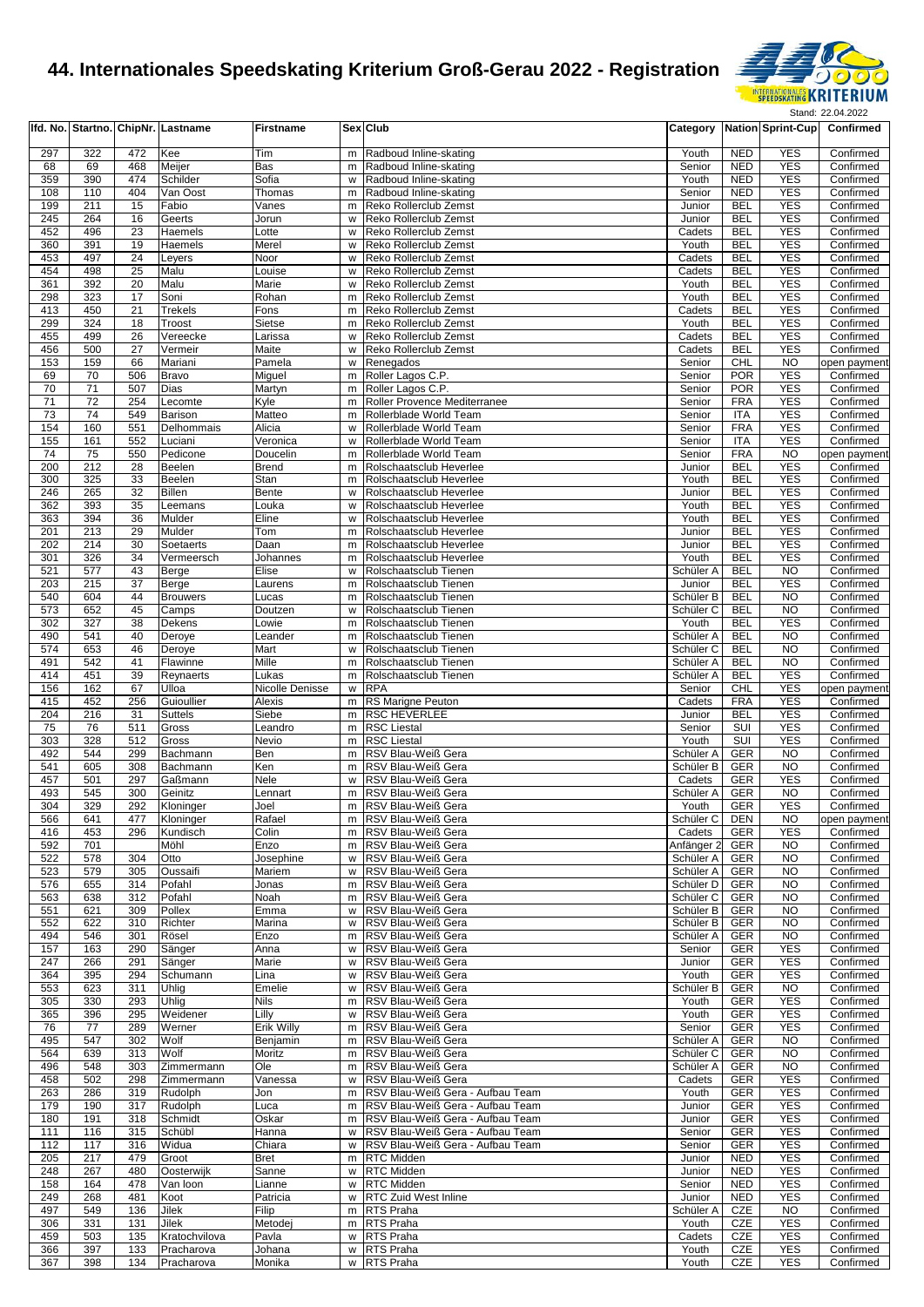

|            |            |            | Ifd. No. Startno. ChipNr. Lastname | <b>Firstname</b>              |        | Sex Club                                                       |                        |                          | Category Nation Sprint-Cup  | Confirmed                    |
|------------|------------|------------|------------------------------------|-------------------------------|--------|----------------------------------------------------------------|------------------------|--------------------------|-----------------------------|------------------------------|
| 307        | 332        | 132        | Prochazka                          | Marek                         | m      | <b>RTS Praha</b>                                               | Youth                  | CZE                      | <b>YES</b>                  | Confirmed                    |
| 565        | 640        | 164        | Ma                                 | Felix Yingqi                  | m      | Rulnord                                                        | Schüler C              | <b>DEN</b>               | <b>NO</b>                   | Confirmed                    |
| 368        | 399        | 321        | <b>Boehm</b>                       | Rosalie                       | W      | Sc DHfK Leipzig                                                | Youth                  | <b>GER</b>               | <b>YES</b>                  | Confirmed                    |
| 369        | 400        | 322        | Hänsel                             | Kira                          | w      | <b>SC DHfK Leipzig</b>                                         | Youth                  | <b>GER</b>               | <b>YES</b>                  | Confirmed                    |
| 206        | 218        | 320        | Ohme                               | Tamino                        |        | m SC DHfK Leipzig                                              | Junior                 | <b>GER</b>               | <b>YES</b>                  | Confirmed                    |
| 498        | 550        | 323        | Schmidt                            | Johannes                      | m      | <b>SC DHfK Leipzig</b>                                         | Schüler A              | <b>GER</b>               | N <sub>O</sub>              | Confirmed                    |
| 524<br>525 | 580        | 325        | Hoffmann                           | Leni                          | W      | <b>SCC Skating Berlin</b>                                      | Schüler A              | <b>GER</b>               | N <sub>O</sub><br><b>NO</b> | Confirmed                    |
| 554        | 581<br>625 | 326<br>328 | Lukas<br>Zschätzsch                | Lyann<br>Judith               | w      | <b>SCC Skating Berlin</b><br>w SCC Skating Berlin              | Schüler A<br>Schüler B | <b>GER</b><br><b>GER</b> | N <sub>O</sub>              | Confirmed<br>Confirmed       |
| 499        | 551        | 324        | Zschätzsch                         | Samuel                        |        | m SCC Skating Berlin                                           | Schüler A              | <b>GER</b>               | <b>NO</b>                   | Confirmed                    |
| 250        | 269        | 482        | De Vries                           | Elanne                        | w      | Schaatsvereniging Rotterdam                                    | Junior                 | <b>NED</b>               | <b>YES</b>                  | Confirmed                    |
| 207        | 219        | 483        | Verbeek                            | Seth                          | m      | SIS Midden- Nederland regioselectie                            | Junior                 | <b>NED</b>               | <b>NO</b>                   | Confirmed                    |
| 417        | 454        | 405        | Karanja                            | Charleslet                    | m      | Skate Dream Africa                                             | Cadets                 | <b>KEN</b>               | <b>YES</b>                  | open payment                 |
| 208        | 220        | 330        | <b>Byrne</b>                       | Felix                         | m      | Skate Team Celle                                               | Junior                 | <b>GER</b>               | <b>YES</b>                  | Confirmed                    |
| 308        | 334        | 331        | Byrne                              | Malte                         | m      | <b>Skate Team Celle</b>                                        | Youth                  | <b>GER</b>               | <b>YES</b>                  | Confirmed                    |
| 77         | 78         | 329        | Rumpf                              | Martin                        | m      | <b>Skate Team Celle</b>                                        | Senior                 | <b>GER</b>               | <b>YES</b>                  | Confirmed                    |
| 309<br>78  | 335<br>79  | 332<br>402 | Weber<br>Morris                    | Janek<br>Samuel               | m<br>m | Skate Team Celle<br>Skate13                                    | Youth<br>Senior        | <b>GER</b><br>ITA        | <b>YES</b><br><b>YES</b>    | Confirmed<br>Confirmed       |
| 79         | 80         | 264        | Ball                               | Bobby                         | m      | Skate13 Racing Team                                            | Senior                 | <b>GBR</b>               | <b>YES</b>                  | Confirmed                    |
| 159        | 165        | 265        | Mcinerney                          | Lucy                          | w      | Skate13 Racing Team                                            | Senior                 | <b>GBR</b>               | <b>YES</b>                  | Confirmed                    |
| 160        | 166        | 485        | <b>Busser</b>                      | Loes                          | w      | Skeelerclub Oost Veluwe                                        | Senior                 | <b>NED</b>               | <b>YES</b>                  | Confirmed                    |
| 80         | 81         | 484        | Nijenhuis                          | Glenn                         | m      | Skeelerclub Oost Veluwe                                        | Senior                 | <b>NED</b>               | <b>YES</b>                  | Confirmed                    |
| 109        | 131        | 595        | ten Cate                           | Jorian                        | m      | Skeelerclub Oost Veluwe                                        | Senior                 | <b>NED</b>               | <b>YES</b>                  | open payment                 |
| 370        | 401        | 486        | Van Der Wier                       | Silke                         | W      | Skeelervereniging de Draai                                     | Youth                  | <b>NED</b>               | <b>YES</b>                  | Confirmed                    |
| 526        | 583        | 490        | Schiphof                           | Lana                          | W      | <b>Skeelervereniging IDS</b>                                   | Schüler A              | <b>NED</b>               | <b>NO</b>                   | Confirmed                    |
| 161        | 167        | 487        | Veenstra                           | Simone                        | W      | Skeelervereniging IDS                                          | Senior                 | <b>NED</b>               | <b>YES</b>                  | Confirmed                    |
| 500<br>371 | 552<br>402 | 489<br>491 | Wagenaar<br>Van Der Terp           | <b>Nils</b><br>Jasmin         | m<br>w | Skeelervereniging IDS<br>Skeelervereniging IDS (Westereen)     | Schüler A<br>Youth     | <b>NED</b><br><b>NED</b> | <b>NO</b><br><b>YES</b>     | Confirmed<br>Confirmed       |
| 81         | 82         | 403        | Cannoni                            | Gabriele                      | m      | Societa Sportiva Dilettantistica Mens Sana in Corpore Sano 187 | Senior                 | <b>ITA</b>               | <b>NO</b>                   | Confirmed                    |
| 310        | 336        | 137        | Berka                              | Daniel                        | m      | Sokol Bochovice II                                             | Youth                  | CZE                      | <b>YES</b>                  | Confirmed                    |
| 460        | 505        | 140        | Hradecka                           | Barbora                       | W      | Sokol Bochovice II                                             | Cadets                 | <b>CZE</b>               | <b>YES</b>                  | Confirmed                    |
| 372        | 403        | 139        | Hradecka                           | Tereza                        | W      | Sokol Bochovice II                                             | Youth                  | CZE                      | <b>YES</b>                  | Confirmed                    |
| 311        | 337        | 138        | Remes                              | Matej                         | m      | Sokol Bochovice II                                             | Youth                  | CZE                      | <b>YES</b>                  | Confirmed                    |
| 373        | 404        | 333        | Grosche                            | Michelle                      | W      | Speedskate-Club Meißen e.V.                                    | Youth                  | <b>GER</b>               | <b>YES</b>                  | Confirmed                    |
| 251        | 270        | 334        | Fischer                            | Marie                         | w      | Speedskate-Club Meißen e.vV.                                   | Junior                 | <b>GER</b>               | <b>YES</b>                  | Confirmed                    |
| 461        | 506        | 335        | Langerfeld                         | Llese                         | w      | Speedskate-Club Meißen e.vV.                                   | Cadets                 | <b>GER</b>               | <b>YES</b>                  | Confirmed                    |
| 462        | 507        | 336        | Schnee                             | Selina                        | W      | Speedskate-Club Meißen e.vV.                                   | Cadets                 | <b>GER</b>               | <b>YES</b>                  | Confirmed                    |
| 463        | 508        | 338        | Becker                             | Leni                          | w      | Speedskating Arnstadt e.V                                      | Cadets                 | <b>GER</b>               | <b>YES</b>                  | Confirmed                    |
| 374<br>464 | 405<br>509 | 337<br>339 | Günsch<br>Heinz                    | Lina Sara<br>Felicitas-Sophie | W<br>w | Speedskating Arnstadt e.V<br>Speedskating Arnstadt e.V         | Youth<br>Cadets        | <b>GER</b><br><b>GER</b> | <b>YES</b><br><b>YES</b>    | Confirmed<br>Confirmed       |
| 465        | 510        | 340        | Krüger                             | Amelie                        | W      | Speedskating Arnstadt e.V                                      | Cadets                 | <b>GER</b>               | <b>YES</b>                  | Confirmed                    |
| 466        | 511        | 342        | <b>Bielicki</b>                    | Frieda                        | w      | Speedskating Leipzig e.V.                                      | Cadets                 | <b>GER</b>               | <b>YES</b>                  | Confirmed                    |
| 555        | 626        | 344        | Bielicki                           | Wilma                         | W      | Speedskating Leipzig e.V.                                      | Schüler B              | <b>GER</b>               | <b>NO</b>                   | Confirmed                    |
| 527        | 584        | 343        | Deubner                            | Mara                          | W      | Speedskating Leipzig e.V.                                      | Schüler A              | <b>GER</b>               | <b>NO</b>                   | Confirmed                    |
| 312        | 338        | 341        | Seyfarth                           | Jannes                        | m      | Speedskating Leipzig e.V.                                      | Youth                  | <b>GER</b>               | <b>YES</b>                  | Confirmed                    |
| 313        | 339        | 345        | Marosi                             | Maurice                       | m      | Speedteam Bodensee                                             | Youth                  | <b>GER</b>               | <b>YES</b>                  | Confirmed                    |
| 106        | 108        | 407        | Muthiani Ssendege                  | Geofrey                       | m      | Sprint Skating Club Kenya                                      | Senior                 | <b>KEN</b>               | <b>YES</b>                  | open payment                 |
| 107        | 109        | 408        | Mututa Mwanthi                     | Andrew                        | m      | Sprint Skating Club Kenya                                      | Senior                 | <b>KEN</b>               | <b>YES</b>                  | open payment                 |
| 467        | 512        | 347        | Güntter                            | Sofia                         | w      | <b>SSC Heilbronn</b>                                           | Cadets                 | <b>GER</b>               | <b>YES</b><br><b>YES</b>    | Confirmed                    |
| 209<br>468 | 221<br>513 | 346<br>348 | Klotz<br>Wittmack                  | Marvin<br>Alessia             | m      | <b>SSC Heilbronn</b><br>w SSC Heilbronn                        | Junior<br>Cadets       | GER<br><b>GER</b>        | <b>YES</b>                  | Confirmed<br>Confirmed       |
| 210        | 222        | 349        | Baden                              | David                         |        | m SSC Köln 1998 e.V.                                           | Junior                 | GER                      | <b>YES</b>                  | Confirmed                    |
| 469        | 514        | 351        | Dohmel                             | Aileen                        |        | w SSC Köln 1998 e.V.                                           | Cadets                 | GER                      | <b>YES</b>                  | Confirmed                    |
| 501        | 553        | 352        | Dohmel                             | Arved                         |        | m SSC Köln 1998 e.V.                                           | Schüler A              | GER                      | NO.                         | Confirmed                    |
| 211        | 223        | 350        | Kieser                             | Sebastian                     |        | m SSC Köln 1998 e.V.                                           | Junior                 | GER                      | <b>YES</b>                  | Confirmed                    |
| 470        | 515        | 11         | Berczelly                          | Anna                          |        | w STU Eisenstadt                                               | Cadets                 | AUT                      | <b>YES</b>                  | Confirmed                    |
| 528        | 585        | 12         | Berczelly                          | Dalma                         |        | w STU Eisenstadt                                               | Schüler A              | <b>AUT</b>               | <b>NO</b>                   | Confirmed                    |
| 418        | 455        | 10         | Krojer                             | Daniel                        |        | m STU Eisenstadt                                               | Cadets                 | <b>AUT</b>               | <b>YES</b>                  | Confirmed                    |
| 375        | 406        | 9          | Mezgolits                          | Katharina                     |        | w STU Eisenstadt                                               | Youth                  | <b>AUT</b>               | <b>YES</b>                  | Confirmed                    |
| 556        | 627        | 14         | Toth                               | Angela<br>Boldizsar           |        | w STU Eisenstadt                                               | Schüler B<br>Schüler B | <b>AUT</b>               | <b>NO</b>                   | Confirmed                    |
| 542<br>557 | 606<br>628 | 13<br>355  | Toth<br>Kubik                      | Karolina                      |        | m STU Eisenstadt<br>w SV Flaeming-Skate e.V.                   | Schüler B              | <b>AUT</b><br><b>GER</b> | <b>NO</b><br><b>NO</b>      | Confirmed<br>Confirmed       |
| 419        | 456        | 354        | Kubik                              | Niklas                        |        | m SV Flaeming-Skate e.V.                                       | Cadets                 | <b>GER</b>               | <b>YES</b>                  | Confirmed                    |
| 212        | 224        | 353        | Kubik                              | Tim                           |        | m SV Flaeming-Skate e.V.                                       | Junior                 | <b>GER</b>               | <b>YES</b>                  | Confirmed                    |
| 314        | 340        | 492        | Muhammad                           | Asif                          |        | m SVO Oudewater                                                | Youth                  | NED                      | <b>YES</b>                  | Confirmed                    |
| 315        | 341        | 493        | Van Deuren                         | Cas                           |        | m SVO Oudewater                                                | Youth                  | <b>NED</b>               | <b>YES</b>                  | Confirmed                    |
| 471        | 516        | 494        | Van Deuren                         | Vita                          |        | w SVO Oudewater                                                | Cadets                 | <b>NED</b>               | <b>YES</b>                  | Confirmed                    |
| 529        | 586        | 389        | <b>Boros</b>                       | Flora                         |        | w Szombathelyi Sportiskola                                     | Schüler A              | <b>HUN</b>               | <b>NO</b>                   | open payment                 |
| 252        | 271        | 384        | Ress                               | Lolita                        | w      | Szombathelyi Sportiskola                                       | Junior                 | <b>HUN</b>               | <b>YES</b>                  | open payment                 |
| 376        | 407        | 387        | Roman                              | Fruzsina                      |        | w Szombathelyi Sportiskola                                     | Youth                  | <b>HUN</b>               | <b>YES</b>                  | open payment                 |
| 213<br>377 | 225<br>408 | 382<br>388 | Sipos<br>Szabo                     | Janos<br>Laura                | w      | m Szombathelyi Sportiskola<br>Szombathelyi Sportiskola         | Junior<br>Youth        | <b>HUN</b><br><b>HUN</b> | <b>YES</b><br><b>YES</b>    | open payment<br>open payment |
| 316        | 342        | 386        | Szelinger                          | Benjamin                      | m      | Szombathelyi Sportiskola                                       | Youth                  | <b>HUN</b>               | <b>YES</b>                  | open payment                 |
| 82         | 84         | 554        | Albrecht                           | Simon                         | m      | <b>Takino Germany</b>                                          | Senior                 | <b>GER</b>               | <b>YES</b>                  | Confirmed                    |
| 83         | 85         | 555        | Pucklitzsch                        | Ron                           |        | m Takino Germany                                               | Senior                 | GER                      | <b>YES</b>                  | Confirmed                    |
| 420        | 457        | 166        | Andersen                           | Noah                          |        | m Talent Team Denmark                                          | Cadets                 | DEN                      | <b>YES</b>                  | Confirmed                    |
| 502        | 554        | 168        | Andersen                           | Storm                         | m      | <b>Talent Team Denmark</b>                                     | Schüler A              | DEN                      | <b>NO</b>                   | Confirmed                    |
| 503        | 555        | 169        | Awan                               | Jakub                         |        | m Talent Team Denmark                                          | Schüler A              | DEN                      | <b>NO</b>                   | Confirmed                    |
| 543        | 607        | 171        | Ма                                 | Kasper Chenqing               | m      | <b>Talent Team Denmark</b>                                     | Schüler B              | DEN                      | <b>NO</b>                   | Confirmed                    |
| 530        | 587        | 170        | Manthey                            | Sinika                        | w      | <b>Talent Team Denmark</b>                                     | Schüler A              | DEN                      | NO.                         | Confirmed                    |
| 378        | 409        | 165        | Thomsen                            | Freja                         |        | w Talent Team Denmark                                          | Youth                  | DEN                      | <b>YES</b>                  | Confirmed                    |
| 472        | 517        | 167        | Tornoe                             | Natalie Wenzella              | W      | <b>Talent Team Denmark</b>                                     | Cadets                 | DEN                      | <b>YES</b><br><b>YES</b>    | Confirmed                    |
| 473<br>317 | 518<br>343 | 394<br>390 | Galambos<br>Gödöny                 | Maria<br>Norbert              |        | w Tatabanya Team<br>m Tatabanya Team                           | Cadets<br>Youth        | <b>HUN</b><br><b>HUN</b> | <b>YES</b>                  | open payment<br>open payment |
| 421        | 458        | 392        | Jonas                              | Daniel                        |        | m Tatabanya Team                                               | Cadets                 | <b>HUN</b>               | <b>YES</b>                  | open payment                 |
| 474        | 519        | 395        | Kovats                             | Kinga                         |        | w Tatabanya Team                                               | Cadets                 | <b>HUN</b>               | <b>YES</b>                  | open payment                 |